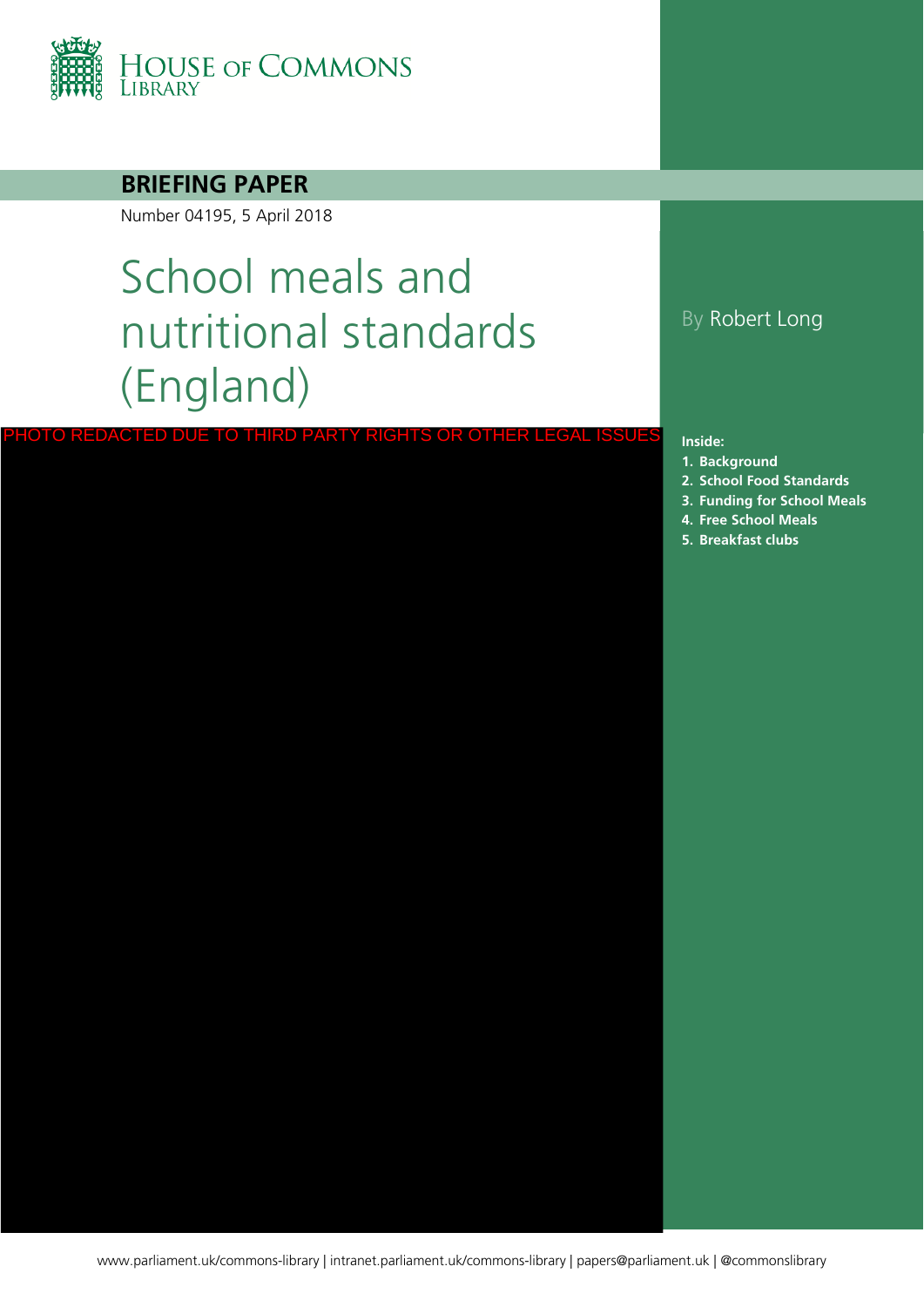## **Contents**

| One page briefing                            |                                                                                                                                                                                                                                                                                                                                                                                                                                                                                                                                                                                                                                                                                                                                                                    | 3                                                                                                           |
|----------------------------------------------|--------------------------------------------------------------------------------------------------------------------------------------------------------------------------------------------------------------------------------------------------------------------------------------------------------------------------------------------------------------------------------------------------------------------------------------------------------------------------------------------------------------------------------------------------------------------------------------------------------------------------------------------------------------------------------------------------------------------------------------------------------------------|-------------------------------------------------------------------------------------------------------------|
| 1.                                           | <b>Background</b>                                                                                                                                                                                                                                                                                                                                                                                                                                                                                                                                                                                                                                                                                                                                                  | 4                                                                                                           |
| 2.<br>2.1<br>2.2                             | <b>School Food Standards</b><br>The School Food Plan<br>Revised School Food Standards: since January 2015<br>Development<br>Application                                                                                                                                                                                                                                                                                                                                                                                                                                                                                                                                                                                                                            | 5<br>5<br>5<br>5<br>5                                                                                       |
| 3.<br>3.1<br>3.2                             | <b>Funding for School Meals</b><br>The School Lunch Grant (2008-11)<br>Funding for School Meals since April 2011                                                                                                                                                                                                                                                                                                                                                                                                                                                                                                                                                                                                                                                   | 7<br>$\overline{7}$<br>$\overline{7}$                                                                       |
| 4.<br>4.1<br>4.2                             | <b>Free School Meals</b><br>Eligibility<br>Free School Meals in Academies and Free Schools<br>Recent changes to Free School Meal eligibility under Universal Credit<br>Background                                                                                                                                                                                                                                                                                                                                                                                                                                                                                                                                                                                  | 8<br>$\,8\,$<br>$\mathsf 9$<br>9<br>9                                                                       |
| 4.3<br>4.4<br>4.5                            | Consultation<br>Government response<br>IFS Analysis: winners and losers<br>Further discussion<br>Universal Infant Free School Meals (UIFSM)<br>Introduction, funding, and advice for schools<br>Concerns: school funding implications<br>Spending Review 2015: confirmation of continued funding<br>Funding for 2016/17 and Withdrawal of UIFSM support service<br>Education Policy Institute report: the impact of UIFSM<br>Conservative Manifesto 2017: proposed abolition of UIFSM<br>Labour Party Manifesto 2017: free school meals for all primary school children<br>Free School Meals Pilot 2009-2011<br>Automatic registration for free school meals<br>Ten Minute Rule Bill<br>Online eligibility checking system (ECS)<br>Digital Economy Bill amendment | $\mathsf 9$<br>11<br>11<br>12<br>13<br>13<br>14<br>15<br>15<br>16<br>17<br>17<br>18<br>18<br>18<br>18<br>19 |
| 5.<br>5.1<br>5.2<br>5.3<br>5.4<br>5.5<br>5.6 | Using housing benefit data<br><b>Breakfast clubs</b><br>DfE guidance for schools<br>Conservative Manifesto 2017: free breakfasts for primary school children<br>DfE evaluation of breakfast clubs in schools with high levels of deprivation<br>Magic Breakfast<br>IFS and National Children's Bureau report on impact<br>Number of breakfast clubs                                                                                                                                                                                                                                                                                                                                                                                                                | 19<br>21<br>21<br>21<br>21<br>22<br>23<br>23                                                                |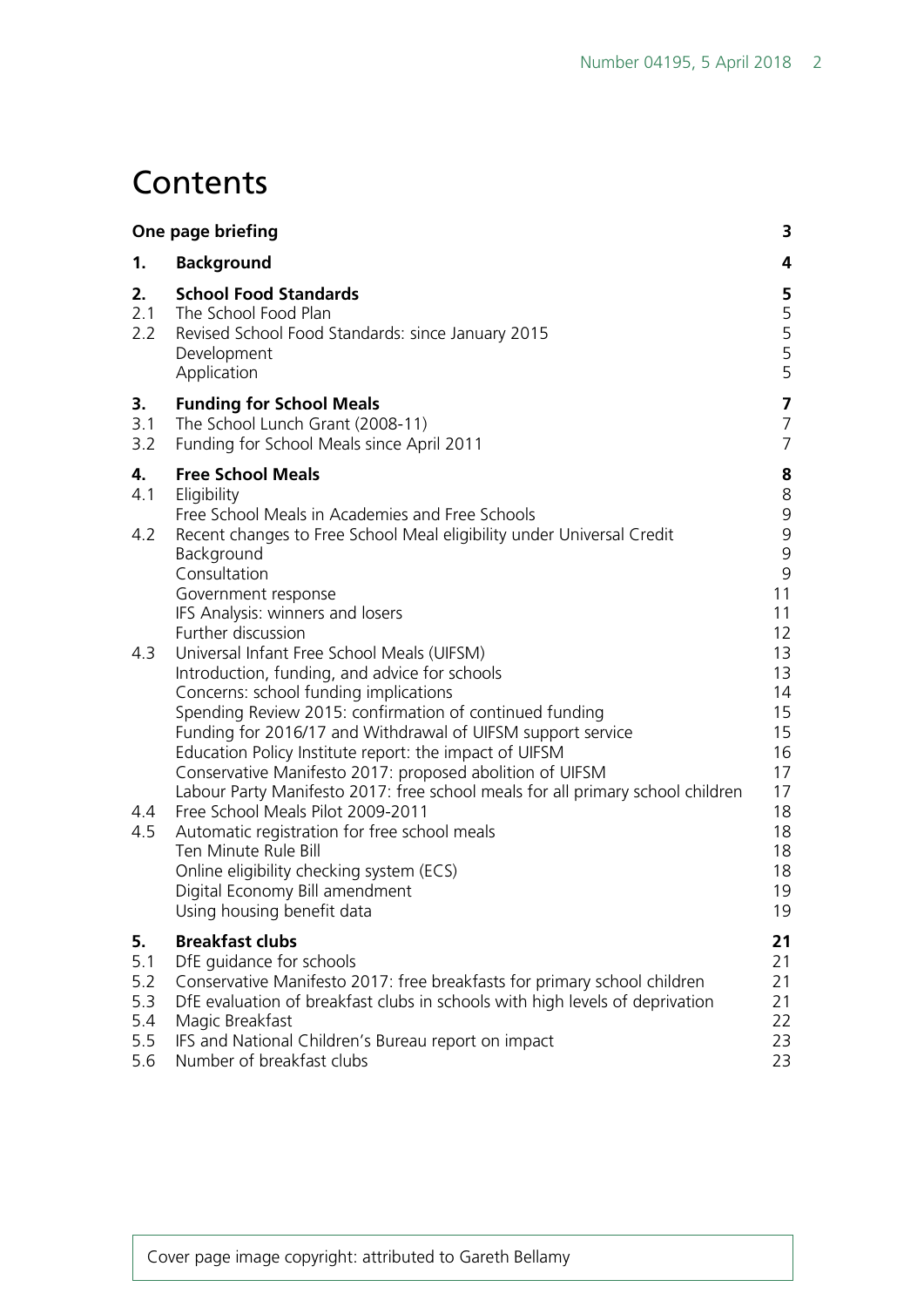## <span id="page-2-0"></span>One page briefing

#### **Nutritional standards**

Nutritional standards are in place for school meals in England, aimed at ensuring that the food provided to pupils in school is nutritious and of high quality, and at promoting good health and eating behaviour amongst pupils. Following an independent review of school food conducted by the founders of Leon restaurants in 2012-13, revised school food standards were produced and have been in force since January 2015.

The standards apply to:

- all local authority maintained schools
- pupil referral units
- academies that opened prior to 2010
- academies and free schools with agreed funding from June 2014
- non-maintained special schools

Academies that opened from 2010 and agreed funding prior to June 2014 are not bound by the standards, although the previous Government stated that almost all of these schools would adhere to the standards voluntarily.

Funding for school meals is provided as part of the Dedicated Schools Grant.

#### **Free school meals**

Free school meals are provided for children whose parents receive certain benefits (or who are on those benefits themselves):

- Income Support
- Income-based Jobseekers Allowance
- Income-related Employment and Support Allowance
- Support under Part VI of the Immigration and Asylum Act 1999
- The quaranteed element of State Pension Credit
- Child Tax Credit (provided they are not also entitled to Working Tax Credit and have an annual gross income of no more than £16,190)
- Working Tax Credit run-on paid for 4 weeks after a person stops qualifying for Working Tax Credit
- Universal Credit with household income of less than £7,400 a year (after tax and not including any benefits) from 1 April 2018, with transitional protections for existing claimants

Since September 2014, free school meals have been provided for all children in Reception, Year 1 and Year 2. Concerns have been raised that, as schools receive Pupil Premium funding for pupils registered for free school meals, this additional provision may reduce schools' funding if parents do not register their children for meals they receive as a matter of course.

Free school meals may also be available to pre-school children and those in school sixth forms. Local authorities are responsible for providing free school lunches and applications must be made through the relevant local body.

The briefing relates to England only.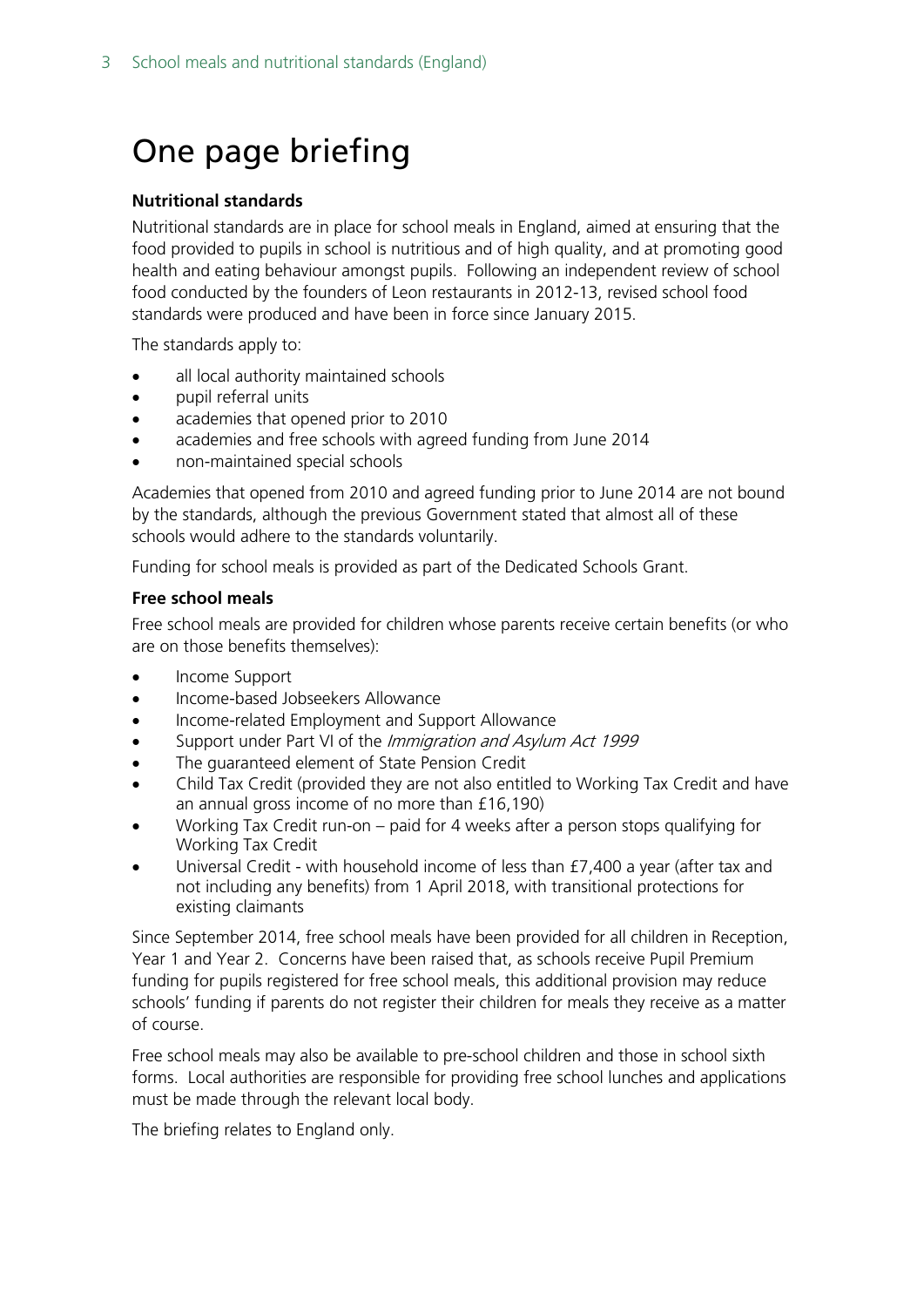## <span id="page-3-0"></span>1. Background

Nutritional standards for school dinners were first established in the 1940s in England but were abolished in 1980. Subsequently, the School Standards and Framework Act 1998 gave the Secretary of State the power to make regulations prescribing nutritional standards and other nutritional requirements for school meals. It also placed a duty on LEAs and the governing bodies of schools maintained by LEAs, when they provide lunches, to provide them for registered pupils in line with the standards. In April 2001, statutory nutritional standards for school lunches were reintroduced by the *Education (Nutritional Standards for* School Lunches) Regulations 2000 (since superseded).

Research carried out in 2004 by the then Department for Education and Skills (DfES) and the Food Standards Agency showed that while schools and caterers responded positively to the standards, in practice, children and young people continued to make unhealthy choices. Statistics from the Annual Health Survey for England 2004 showed that the levels of obesity for children had risen over the previous 10 years. Ongoing concerns led to the publication in 2004 of the DfES's guidance, *Healthy* Living Blueprint for Schools, and the Government's white paper, Choosing Health: Making Healthy Choices Easier.

In March 2005 the then Labour Government announced a series of measures to improve school meals, which were followed in May 2006 by the announcement of new nutritional standards for school meals. The [Education \(Nutritional Standards for School Lunches\) \(England\)](http://www.legislation.gov.uk/uksi/2006/2381/contents/made)  [Regulations 2006](http://www.legislation.gov.uk/uksi/2006/2381/contents/made) introduced these changes. Over the following years, interim standards for school lunches and other school food (such as in tuck shops and breakfast clubs) were developed and replaced by final standards in September 2009.

The School Food Standards were subsequently further revised under the Coalition Government, with new standards coming into force in January 2015.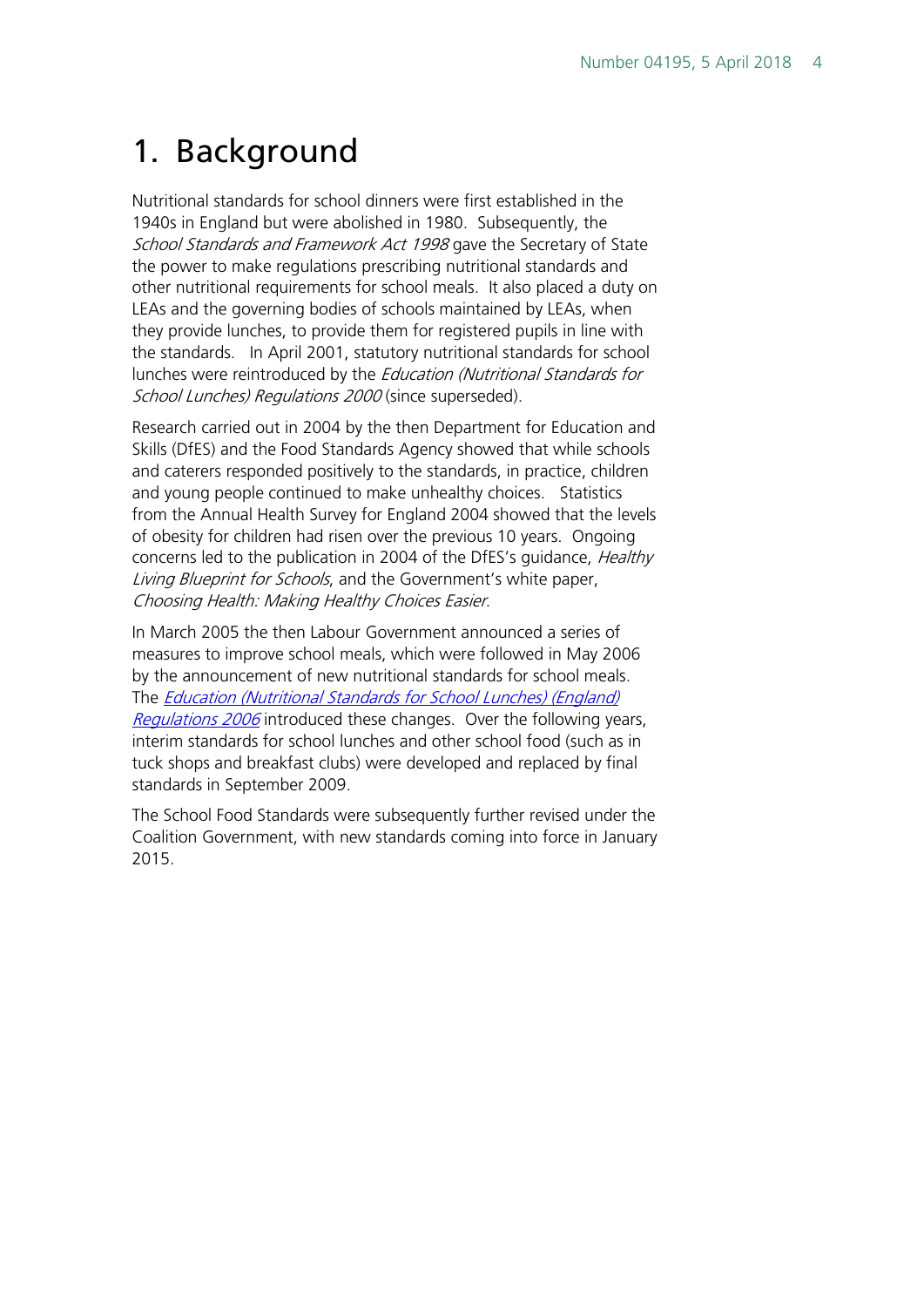## <span id="page-4-0"></span>2. School Food Standards

## <span id="page-4-1"></span>2.1 The School Food Plan

In April 2012, the then Education Secretary, Michael Gove, asked John Vincent and Henry Dimbleby, the founders of Leon restaurants, to conduct an independent review of school food. In July 2013, Vincent and Dimbleby published the [School Food Plan,](https://www.gov.uk/government/publications/the-school-food-plan) which provided a wide range of steps for schools to increase the take-up of school meals, improve the quality of school meals, and take other measures such as teaching pupils about cooking and ingredients.<sup>[1](#page-4-5)</sup>

### <span id="page-4-2"></span>2.2 Revised School Food Standards: since January 2015

#### <span id="page-4-3"></span>Development

The **School Food Plan** included proposals for revised food standards, intended to be easier to implement and enforce. The Plan stated that if the new standards were agreed to be effective from a practical and nutritional standpoint, the Secretary of State had agreed to make them mandatory across all types of school. [2](#page-4-6) The Government ran a [consultation](https://www.gov.uk/government/consultations/revised-standards-for-food-in-schools--2) on revised standards between March and April 2014.[3](#page-4-7)

In June 2014, the Secretary of State **announced** a new set of standards for food served in schools, alongside the Government response to the spring consultation.<sup>[4](#page-4-8)</sup> The announcement stated that the revised standards were "designed to make it easier for school cooks to create imaginative, flexible and nutritious menus. They will be mandatory in all maintained schools, and new academies and free schools."[5](#page-4-9)

#### <span id="page-4-4"></span>Application

[The Requirements for School Food Regulations 2014](http://www.legislation.gov.uk/uksi/2014/1603/contents/made) provided for the reformed standards. The regulations came into force on 1 January 2015.

The Government published [advice](https://www.gov.uk/government/uploads/system/uploads/attachment_data/file/393122/School_food_in_England_2015.pdf) for schools on the new regulations on 8 January 2015. It applies to:

- all local authority maintained schools
- pupil referral units
- academies that opened prior to 2010
- academies and free schools with agreed funding from June 2014
- non-maintained special schools

The School Food Plan website provides a [summary](http://www.schoolfoodplan.com/wp-content/uploads/2014/09/School_Food_Standards_140911-V2c-tea-towel.pdf) of what should be provided (e.g. one or more portions of fruit every day; a portion of meat or poultry on three or more days each week, or a portion of non-dairy

<span id="page-4-5"></span><sup>&</sup>lt;sup>1</sup> Department for Education, [The School Food Plan,](https://www.gov.uk/government/publications/the-school-food-plan) 30 July 2013

lbid., p9

<span id="page-4-7"></span><span id="page-4-6"></span><sup>&</sup>lt;sup>3</sup> Department for Education, [Revised standards for food in schools](https://www.gov.uk/government/consultations/revised-standards-for-food-in-schools--2) [accessed 2 July 2014]

<span id="page-4-8"></span><sup>4</sup> Department for Education, [Revised standards for food in schools –](https://www.gov.uk/government/uploads/system/uploads/attachment_data/file/320697/Government_Response_-_Revised_Standards_for_School_Food_Consultation_FINAL.pdf) Government [response,](https://www.gov.uk/government/uploads/system/uploads/attachment_data/file/320697/Government_Response_-_Revised_Standards_for_School_Food_Consultation_FINAL.pdf) 17 June 2014

<span id="page-4-9"></span><sup>&</sup>lt;sup>5</sup> Department for Education, [New school food standards,](https://www.gov.uk/government/news/new-school-food-standards) 17 June 2014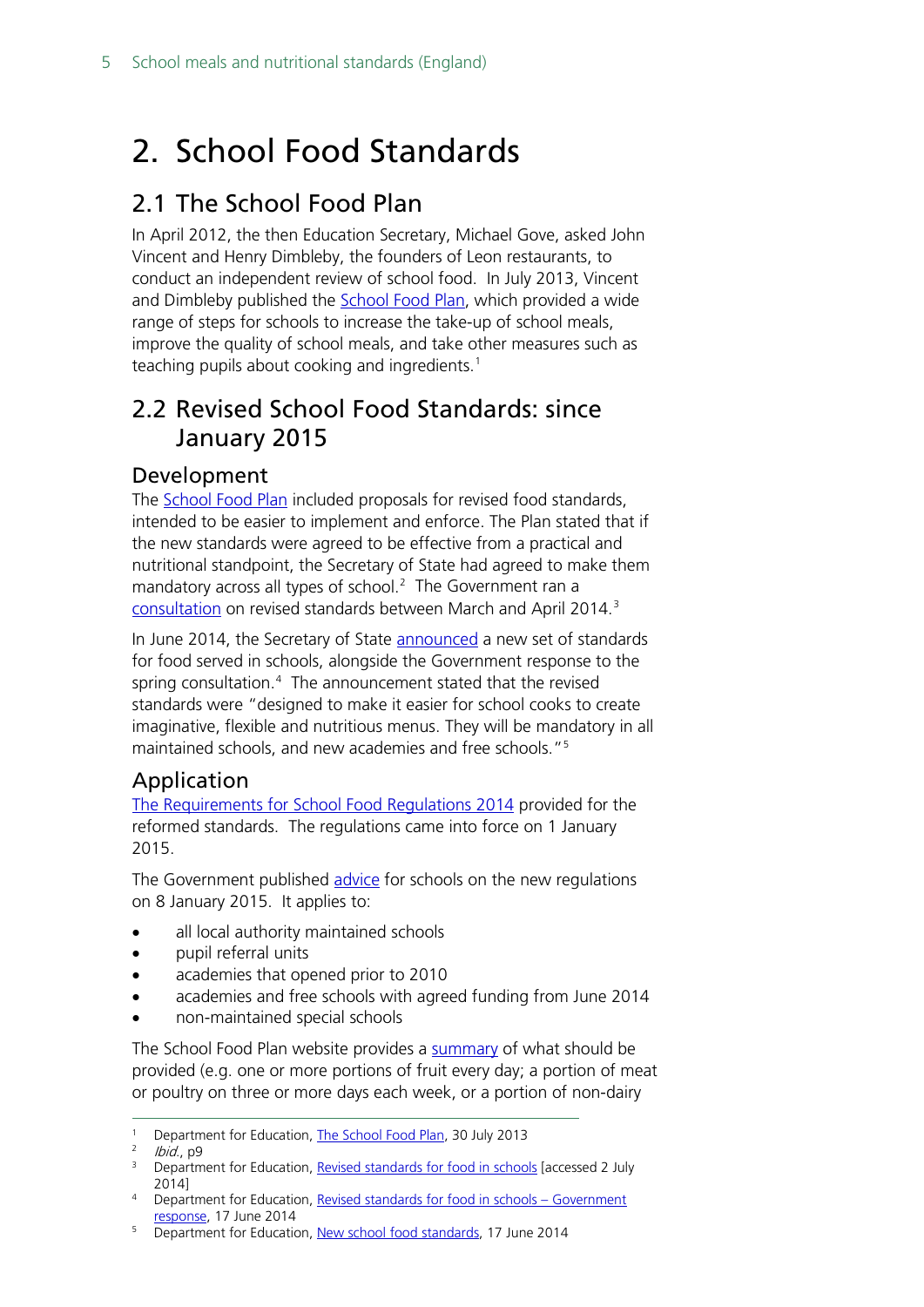protein on three or more days each week for vegetarians). A practical [guide](http://www.schoolfoodplan.com/wp-content/uploads/2014/09/School-Food-Standards-Guidance-FINAL-140911-V2C.pdf) is also provided.

Academies that opened from 2010 and agreed funding prior to June 2014 are not bound by these standards, which are not part of their funding agreements. The previous Government said that an overwhelming majority of these schools had told them they would adhere to the standards voluntarily:

**John Cryer:** To ask the Secretary of State for Education, how many (a) academies and (b) free schools that opened between September 2010 and August 2014 have not voluntarily signed up to the school food standards to date.

**David Laws**: The Department for Education does not hold this data.

Revised school food standards regulations for local authority maintained schools, academies that opened prior to September 2010 and academies and free schools in England entering into a funding agreement from June 2014 will come into effect on 1 January 2015.

The authors of the School Food Plan are encouraging academies and free schools to commit voluntarily to the new standards. 99% of those academies which responded to a survey by the School Food Trust in 2012 said they were committed to following the new food standards. All academies and free schools signing their funding agreements from spring 2014 are required to adhere to the new, less bureaucratic school food standards.<sup>[6](#page-5-0)</sup>

In March 2016, the Local Government Association [stated](http://www.local.gov.uk/media-releases/-/journal_content/56/10180/7754783/NEWS) that almost two thirds of the academies not required to follow the standards had not signed up to do so. The LGA recommended that the Government act to ensure that all schools were required to meet the standards.<sup>[7](#page-5-1)</sup>

<span id="page-5-0"></span> <sup>6</sup> [PQ 214314 \[Academies: Food\], 17 November 2014](http://www.parliament.uk/written-questions-answers-statements/written-question/commons/2014-11-11/214314)

<span id="page-5-1"></span>Local Government Association, 2,500 academies yet to sign up to healthy school [meal standards,](http://www.local.gov.uk/media-releases/-/journal_content/56/10180/7754783/NEWS) 22 March 2016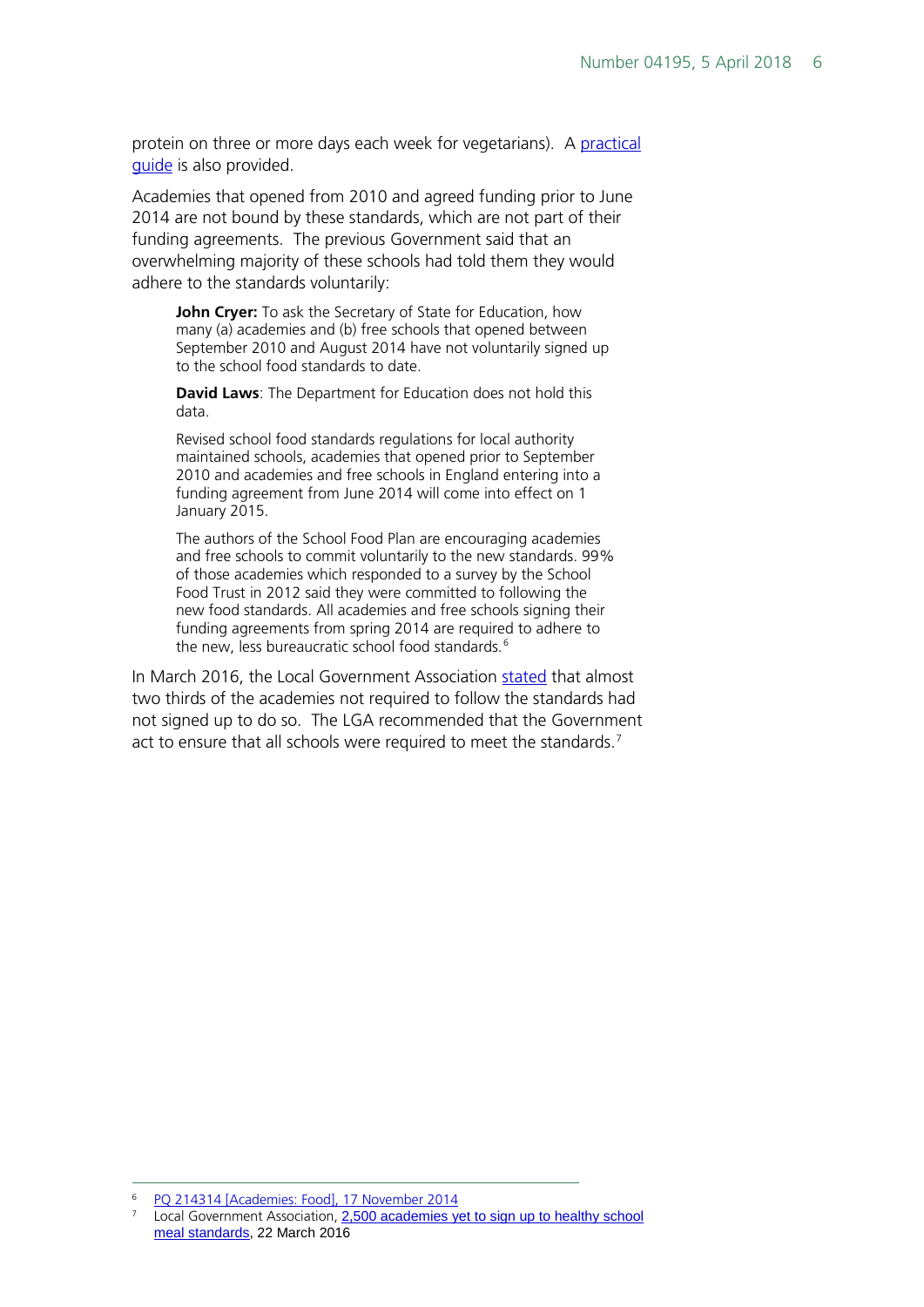## <span id="page-6-0"></span>3. Funding for School Meals

### <span id="page-6-1"></span>3.1 The School Lunch Grant (2008-11)

The School Lunch Grant was a specific, ring-fenced grant made to local authorities and schools until March 2011. Its aim was to increase the number of children eating healthy school meals by helping schools and councils keep down the price of a school lunch. It could only be used in four ways – to:

- Pay for ingredients for school lunch;
- Pay labour costs of catering staff;
- Buy small pieces of kitchen equipment, for example microwaves, ovens, combi-ovens, mixers etc.;
- Pay for the nutrient analysis software required to assess whether a menu meets the national school lunch standards and the expertise to operate the software.

## <span id="page-6-2"></span>3.2 Funding for School Meals since April 2011

The Government removed the ring-fence from the funding of school meals after the School Lunch Grant ended in April 2011. The following response to a Parliamentary Question sets out the then Government's position:

<span id="page-6-3"></span>**Nick Gibb:** The funding for schools provided through the school lunch grant has not been abolished, but continues to be available through the Dedicated Schools Grant in 2011-12. This will allow schools to make their own decisions about the use of this funding. This is in line with the Government's drive to devolve responsibility for making decisions about the best use of resources to professionals in schools. Consistent with our philosophy of reducing bureaucracy and increasing the professional autonomy of schools, we have no plans to collect information from individual local authorities of the impact of freeing up resources in this way.<sup>[8](#page-6-3)</sup>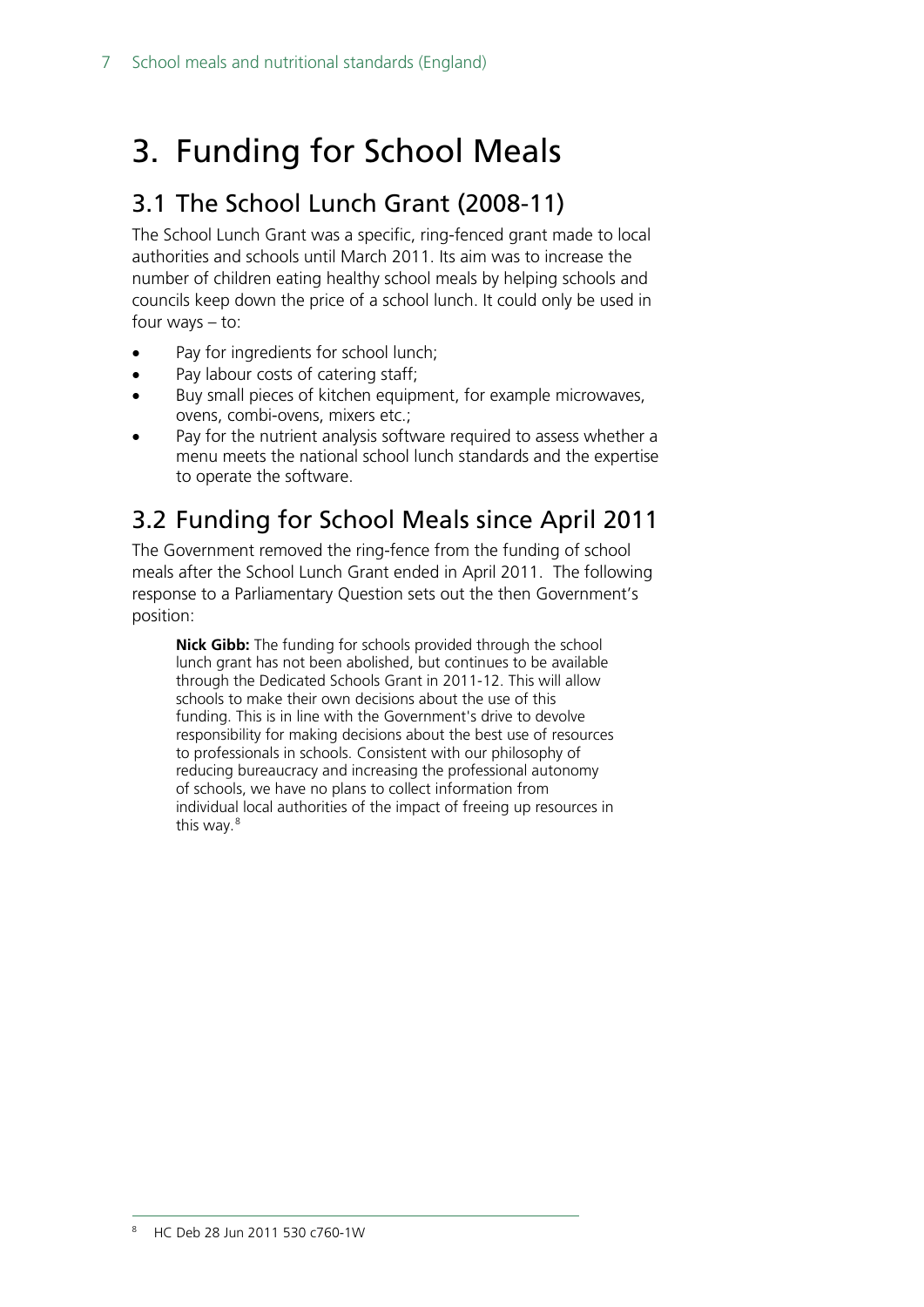## <span id="page-7-0"></span>4. Free School Meals

## <span id="page-7-1"></span>4.1 Eligibility

Parents do not have to pay for school lunches if they receive any of the following:

- Income Support
- Income-based Jobseekers Allowance
- Income-related Employment and Support Allowance
- Support under Part VI of the *Immigration and Asylum Act 1999*
- the quaranteed element of State Pension Credit
- Child Tax Credit (provided they are not also entitled to Working Tax Credit and have an annual gross income of no more than £16,190)
- Working Tax Credit run-on paid for 4 weeks after a person stops qualifying for Working Tax Credit
- Universal Credit with household income of less than £7,400 a year (after tax and not including any benefits) from 1 April 2018, with transitional protections for previously existing claimants (see page 11 of this briefing)

Prior to 1 April 2018, all claimants for Universal Credit were eligible for free school meals. The following protections are in place for existing claimants:

- From April 2018, all existing claimants will continue to receive free school meals whilst Universal Credit is rolled out. This will apply even if their earnings rise above the new threshold during that time.
- In addition, any child gaining eligibility for free school meals after the threshold has been introduced will be protected against losing free school meals during the Universal Credit rollout period.
- No further eligibility checks will be required for protected families during this period.
- Once Universal Credit is fully rolled out, any existing claimants that no longer meet the eligibility criteria at that point (because they are earning above the threshold) will continue to receive protection until the end of their current phase of education (e.g. primary, secondary)
- New claimants earning above the threshold after April 2018 will not be eligible for free school meals.<sup>[9](#page-7-2)</sup>

Children who get any of the qualifying benefits in their own right (i.e. they get benefits payments directly, instead of through a parent or guardian) can also get free school meals.

Children under the compulsory school age who are in full-time education may also be able to get free school meals.

Free school meals are available to pupils who attend sixth forms attached to a maintained school, as long as the course of study began before the pupil reached age 18. Pupils who study in sixth form

<span id="page-7-2"></span>Department for Education, Eligibility for free school meals and the early years pupil [premium under Universal Credit,](https://www.gov.uk/government/consultations/eligibility-for-free-school-meals-and-the-early-years-pupil-premium-under-universal-credit) February 2018, p9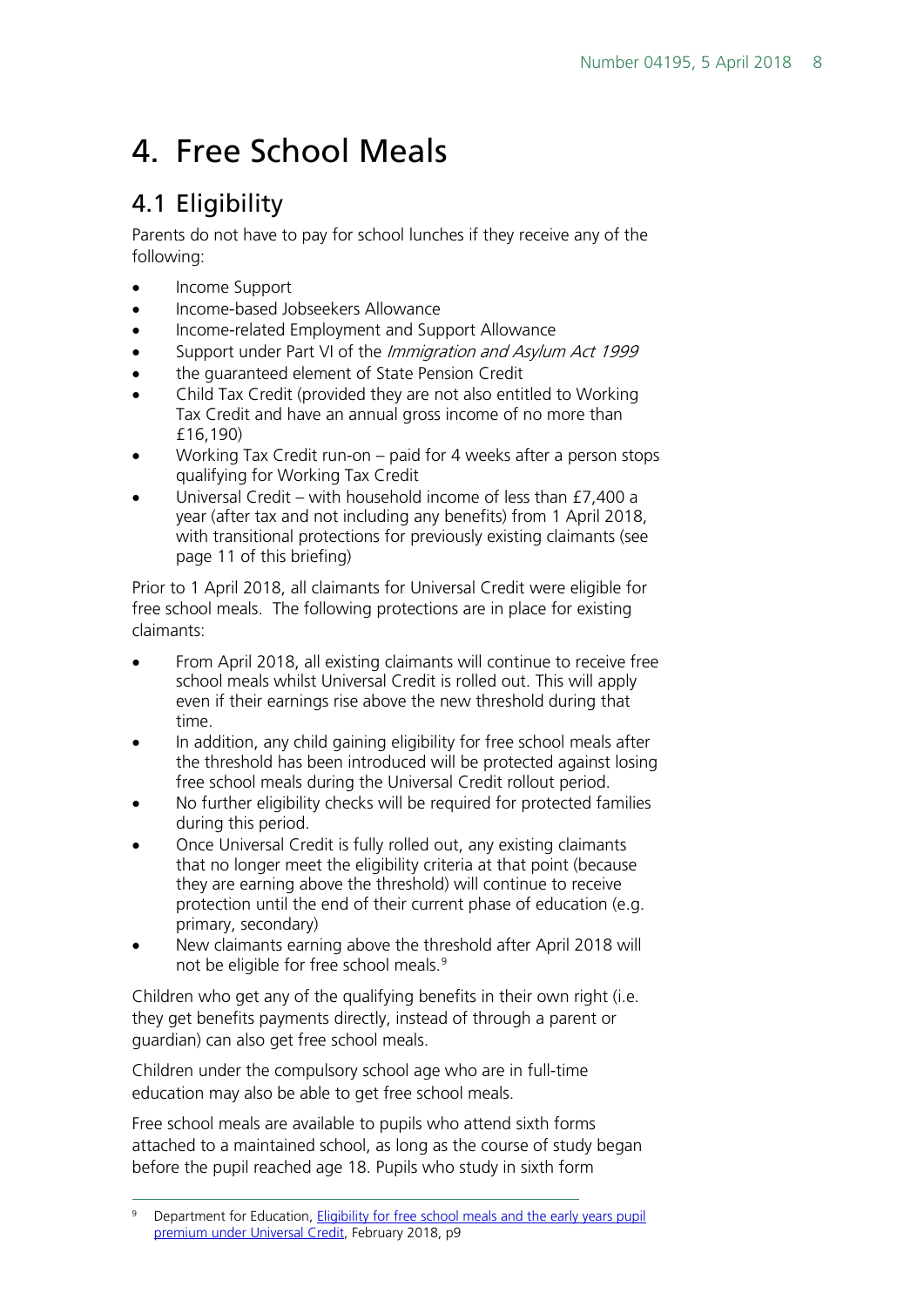colleges, Further Education colleges or other providers are not entitled to free school meals, although individual colleges may provide them.

Local authorities are responsible for providing free school lunches and applications must be made through the relevant local body.<sup>[10](#page-8-4)</sup>

#### <span id="page-8-0"></span>Free School Meals in Academies and Free Schools

An answer to a Parliamentary Question on 27 June 2011 set out the position on the provision of free school meals in academies and free schools:

**Nic Dakin:** To ask the Secretary of State for Education whether (a) free schools and  $(b)$  academies will be required to provide free meals to eligible post-16 students. [59974]

**Mr Gibb:** Free schools and academies are governed by a funding agreement with the Secretary of State. The funding agreement provides the framework within which these schools operate and requires free schools and academies to provide free school meals to eligible pupils aged up to 18 years. This requirement also applies to pupils in these institutions who are aged 19 or over, if their course of study began before they attained the age of 18.<sup>[11](#page-8-5)</sup>

### <span id="page-8-1"></span>4.2 Recent changes to Free School Meal eligibility under Universal Credit

#### <span id="page-8-2"></span>Background

Universal Credit is a new benefit which is replacing means-tested social security benefits and tax credits for people of working age. Universal Credit will replace:

- Working Tax Credit
- Child Tax Credit
- Income-based Jobseeker's Allowance
- Income Support
- Income-related Employment and Support Allowance
- Housing Benefit

The Library briefing [Universal Credit roll-out: Autumn/Winter 2017,](http://researchbriefings.parliament.uk/ResearchBriefing/Summary/CBP-8096) CBP 8096 provides the most recent information on Universal Credit and its progress.

Universal Credit impacts on free school meal eligibility as it abolishes several of the qualifying benefits. This has broader significance as free school meal eligibility is used as a measure of disadvantage in other school funding, such as the Pupil Premium.

#### <span id="page-8-3"></span>Consultation

During the initial period of roll out for Universal Credit, all recipients qualified for free school meals. The Government, however, did not intend for this to the final position, and stated that it was considering how to determine free school meal eligibility as the Universal Credit roll

<span id="page-8-4"></span><sup>&</sup>lt;sup>10</sup> The gov.uk website publishes up-to-date information on eligibility for free school [meals.](https://www.gov.uk/apply-free-school-meals)

<span id="page-8-5"></span><sup>11</sup> HC Deb 27 June 2011 c571W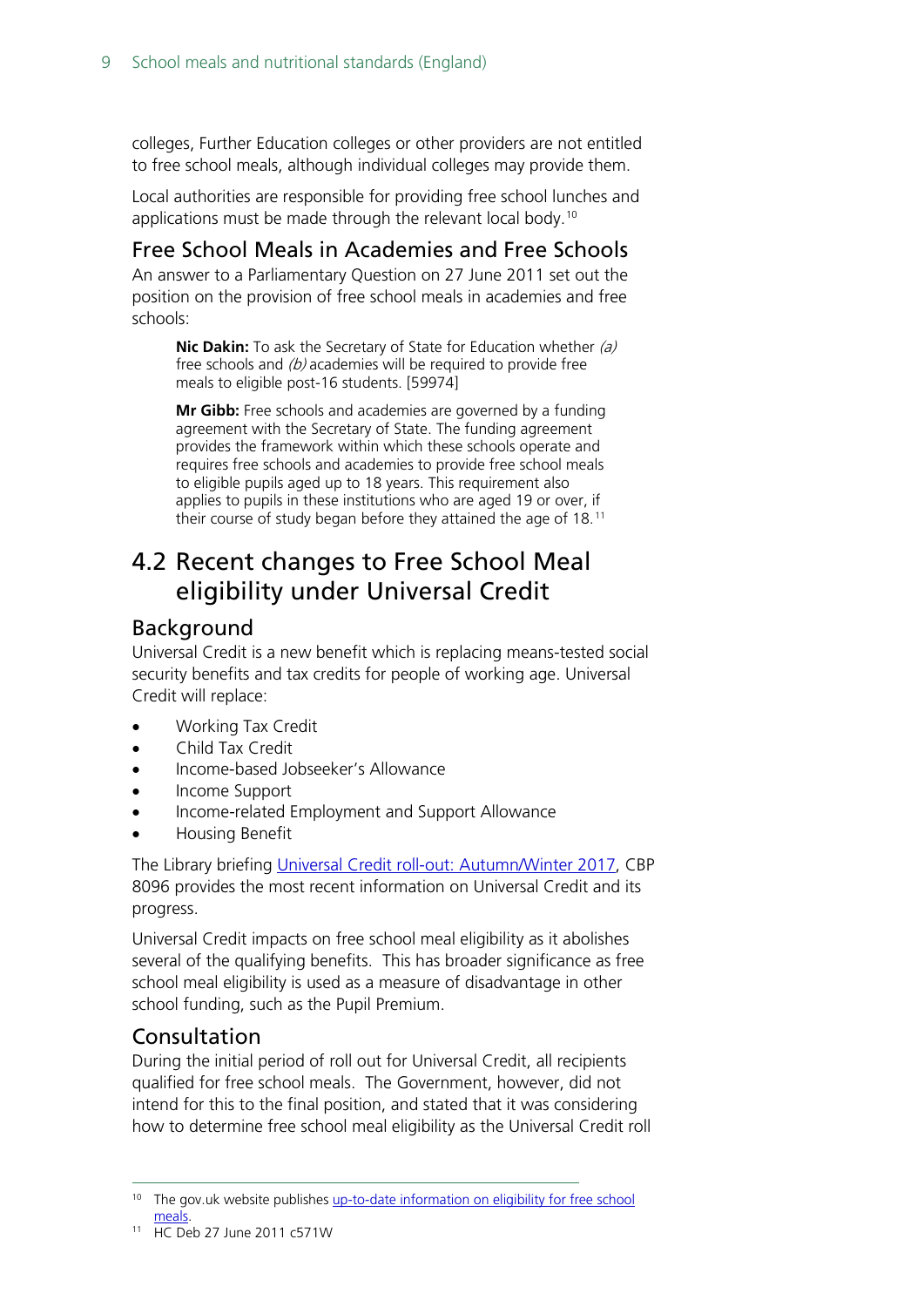out progressed (see, for example, [PQ response 63835](https://www.parliament.uk/written-questions-answers-statements/written-question/commons/2017-02-09/63835) from February 2017).

In November 2017, the Department for Education published a [consultation on eligibility for free school meals,](https://www.gov.uk/government/consultations/eligibility-for-free-school-meals-and-the-early-years-pupil-premium-under-universal-credit) as well as eligibility for the early years' pupil premium, under Universal Credit.

The [consultation document](https://consult.education.gov.uk/healthy-pupil-unit/fsm/supporting_documents/Consultation%20%20Free%20school%20meals%20and%20EYPP%20under%20Universal%20Credit.pdf) set out the following proposed threshold for a net earnings threshold of £7,400 per annum. The Department estimated that around 50,000 more pupils would become eligible under this system:

3.4 To enable a greater number of children to benefit from free school meals, we are proposing a net earnings threshold of £7,400 per annum for a household's eligibility for free school meals. We estimate that, under this threshold, an extra 50,000 children would become eligible for free school meals, compared to today's number of claimants. It is important to note that the net earnings threshold does not represent a household's total income, as it does not include their income from benefits, which significantly increase a household's overall income. A typical family earning around £7,400 per annum would, depending on their exact circumstances, have a total household income of between £18,000 and £24,000 once benefits are taken into account.[12](#page-9-0)

The Department's methodology in reaching the 50,000 figure is set out [in an Appendix](https://publications.parliament.uk/pa/ld201719/ldselect/ldsecleg/82/8206.htm) to a report of the House of Lords Secondary Legislation Scrutiny Committee.<sup>[13](#page-9-1)</sup>

The consultation proposed to introduce this net earnings threshold in April 2018, and for the threshold to remain constant until the end of the Universal Credit rollout period.

The consultation also set out the Government's plans for existing recipients of free school meals to not lose their entitlement following the introduction of new eligibility criteria, alongside other protections.

The Government stated that the protection for existing claimants reflected that the changes would otherwise mean that some currently entitled households would lose out:

4.4 Under our proposed threshold, a number of low-income households who are not currently entitled to free school meals will become newly entitled, and the vast majority (around 90%) of pupils currently eligible for free school meals will continue to be eligible. However, although we are increasing the number of eligible children, some households (particularly those working fewer hours but with higher incomes) will have earnings above the new threshold, and would therefore stand to lose eligibility.<sup>[14](#page-9-2)</sup>

The consultation was open until 11 January 2018.

<span id="page-9-0"></span><sup>&</sup>lt;sup>12</sup> Department for Education, **Eligibility for free school meals and the early years pupil** [premium under Universal Credit,](https://consult.education.gov.uk/healthy-pupil-unit/fsm/supporting_documents/Consultation%20%20Free%20school%20meals%20and%20EYPP%20under%20Universal%20Credit.pdf) p9

<span id="page-9-1"></span><sup>13</sup> [Appendix 1](https://publications.parliament.uk/pa/ld201719/ldselect/ldsecleg/82/8206.htm) to House of Lords Secondary Legislation Scrutiny Committee 20th [Report of Session 2017-19,](https://publications.parliament.uk/pa/ld201719/ldselect/ldsecleg/82/8202.htm) 1 March 2018, HL Paper 82

<span id="page-9-2"></span><sup>&</sup>lt;sup>14</sup> Department for Education, Eligibility for free school meals and the early years pupil [premium under Universal Credit,](https://consult.education.gov.uk/healthy-pupil-unit/fsm/supporting_documents/Consultation%20%20Free%20school%20meals%20and%20EYPP%20under%20Universal%20Credit.pdf) p11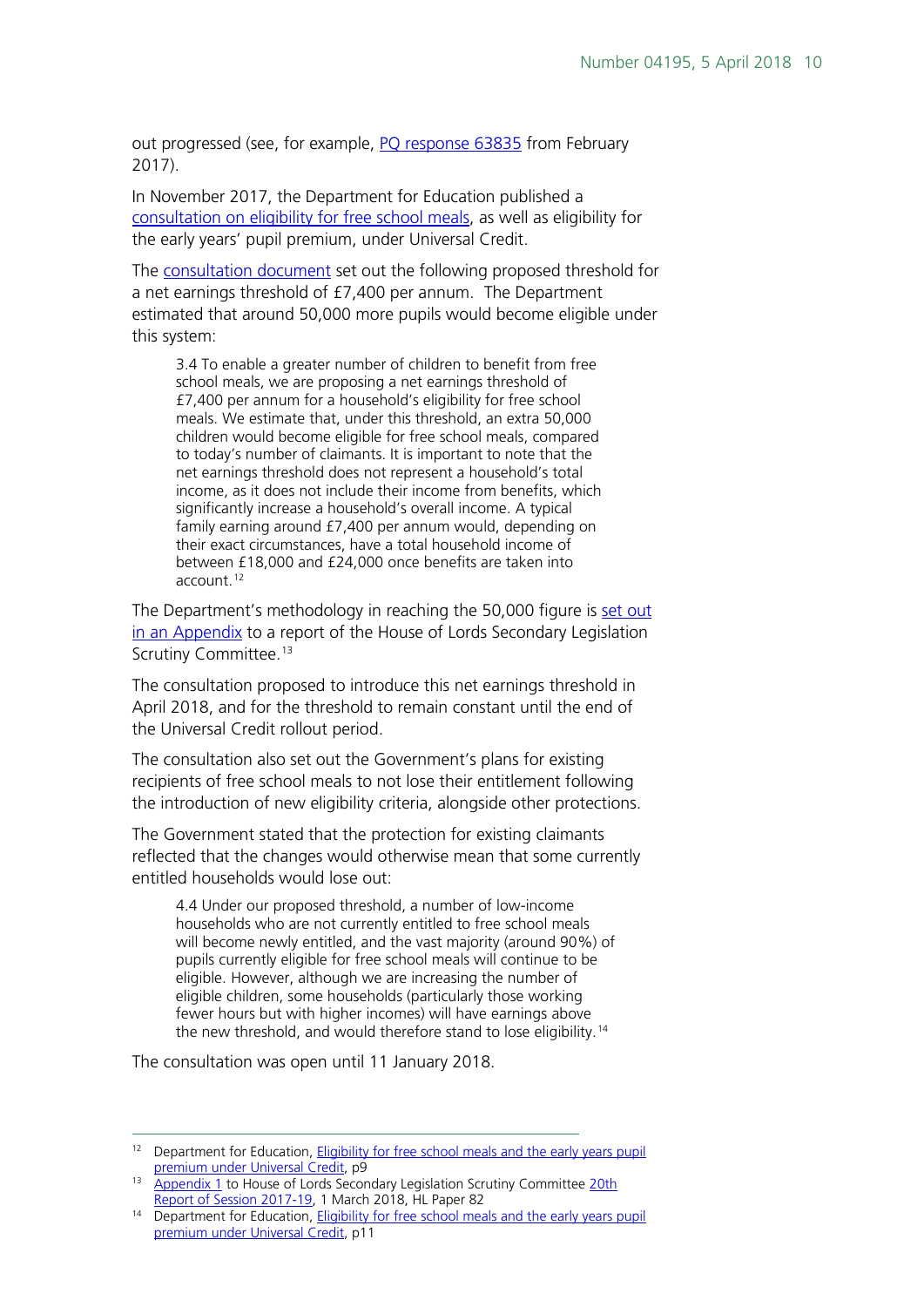#### <span id="page-10-0"></span>Government response

The Government published its [response to the consultation](https://www.gov.uk/government/consultations/eligibility-for-free-school-meals-and-the-early-years-pupil-premium-under-universal-credit) on 7 February 2018.

The announcement confirmed that the Government intended for the proposals set out in the consultation to become law.<sup>[15](#page-10-2)</sup> The *Free School* [Lunches and Milk, and School and Early Years Finance \(Amendments](https://www.legislation.gov.uk/uksi/2018/148/introduction/made)  [Relating to Universal Credit\) \(England\) Regulations 2018](https://www.legislation.gov.uk/uksi/2018/148/introduction/made) were laid before Parliament to implement the change, and came into force on 1 April 2018. Transitional arrangements are provided for in *The Welfare* [Reform Act 2012 \(Commencement No. 30 and Transitory Provisions\)](http://www.legislation.gov.uk/uksi/2018/145/contents/made)  [Order 2018.](http://www.legislation.gov.uk/uksi/2018/145/contents/made)

The full response was published as [Eligibility for free school meals and](https://www.gov.uk/government/consultations/eligibility-for-free-school-meals-and-the-early-years-pupil-premium-under-universal-credit)  [the early years pupil premium under Universal Credit](https://www.gov.uk/government/consultations/eligibility-for-free-school-meals-and-the-early-years-pupil-premium-under-universal-credit) and provided the following overview of the proposals, restating the intentions set out in the consultation:

We will introduce an annual net earnings threshold of £7,400, which will typically equate to an overall household income of between £18,000 and £24,000 once benefits income is taken into account, depending on individual circumstances. Eligibility will be verified by using an equivalent monthly check verified from the household's most recent Universal Credit assessment periods. Our threshold is comparable with that introduced by the Scottish government for free school meals eligibility, and we consider it fair and appropriately targeted.

As a result of these proposals, we estimate that by 2022 around 50,000 more children will benefit from a free school meal compared to the previous benefits system. We will keep the threshold constant until the end of the Universal Credit rollout period, and will then keep the threshold under review to ensure that those who most need support are benefiting. We will provide additional funding to schools to recognise the increase in the number of free school meals they will be providing.<sup>[16](#page-10-3)</sup>

The response stated that, as indicated in the consultation, protections would be put in place for existing claimants (see section 4.1).

#### <span id="page-10-1"></span>IFS Analysis: winners and losers

On 5 April 2018, the Institute for Fiscal Studies published an [analysis of](https://www.ifs.org.uk/publications/12892)  [the changes](https://www.ifs.org.uk/publications/12892) to eligibility for free school meals under Universal Credit, funded by the Office of the Children's Commissioner.

The analysis found that the 50,000 increase (around 4%) in eligible pupils, costing £20-30million per year, was produced by an increase of 210,000 pupils who would not have been eligible under the legacy system, with 160,000 (or 1 in 8) of those who would have qualified under the former system losing eligibility.

Further information was provided on who made up these groups:

• The number of children with at least one parent in paid work who will be eligible for FSMs will increase by around

<span id="page-10-2"></span><sup>&</sup>lt;sup>15</sup> Department for Education, Government responds to consultation on disadvantage [support,](https://www.gov.uk/government/news/government-responds-to-consultation-on-disadvantage-support) 7 February 2018

<span id="page-10-3"></span><sup>&</sup>lt;sup>16</sup> Department for Education, Eligibility for free school meals and the early years pupil [premium under Universal Credit,](https://www.gov.uk/government/consultations/eligibility-for-free-school-meals-and-the-early-years-pupil-premium-under-universal-credit) February 2018, p8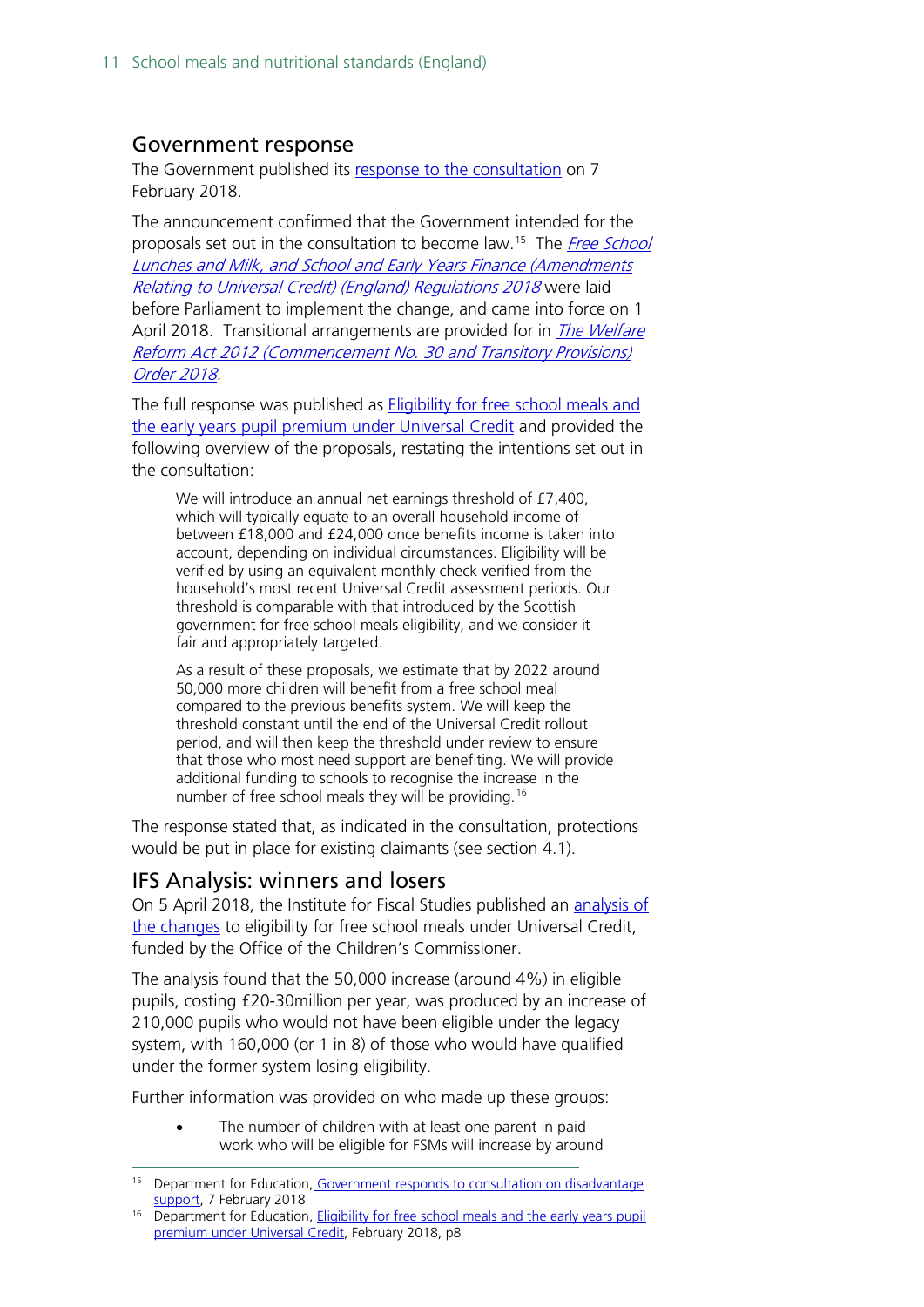140,000 (though again with winners and losers). 90,000 children in workless families will lose eligibility for FSMs, largely because their parents have unearned income or assets that disqualify them from UC.

- The net increase in eligibility under UC is entirely accounted for by the children of lone parents: among the children of couples, there will be as many losers as winners. But there are winners and losers within both groups.
- About two-thirds of the children entitled to FSMs are in the lowest-income fifth of households with children. This will remain essentially unchanged after the switch to UC. However, under the UC system – as is the case under the legacy system it replaces – only about half of children in the poorest fifth will be entitled to FSMs.

The report also noted that the Government intends to freeze the £7,400 net earnings threshold in cash terms until 2021–22 – "if it instead increased this threshold with CPI or earnings, approximately 80,000 or 100,000 more children respectively would be entitled to FSMs in 2021– 22 than under the current plan."<sup>[17](#page-11-1)</sup>

#### <span id="page-11-0"></span>Further discussion

A [BBC News article](http://www.bbc.co.uk/news/education-41983610) following the publication of the consultation raised concerns about a potential 'cliff-edge' aspect to the proposals if they are rolled out as planned:

If a household is earning just under £7,400 and has the chance to earn slightly more money, it may have an incentive to turn it down.

Free school meals are worth £2.30 per child per day, which over a 38-week school year comes out at £437 per child, so even for a household with a single eligible child, taking on an extra hour of work per week at £7.50 an hour would mean a loss of income.<sup>[18](#page-11-2)</sup>

Some other bodies have argued that the Government should continue to make FSM available to all children from families in receipt of any Universal Credit. The Children's Society, for example, has made this [argument:](https://www.childrenssociety.org.uk/news-and-blogs/press-releases/universal-credit-one-million-children-in-poverty-to-miss-out-on-free)

Continuing to provide free school meals for all children on universal credit would not only help vulnerable children, it would also prevent low income parents being left worse off if they take on more hours or get a pay rise. Universal credit was designed to always make work pay, but these plans will undermine that very principle.

The regions worst affected by child poverty stand to lose the most from the proposed eligibility criteria. In London 212,000 children are projected to miss out on free school meals, in the West Midlands with 130,000 children and the North West 130,000 children.

If the government continued to offer free school meals to all children whose families claim universal credit, around two million children from poor and low-income families in England would benefit once roll out is completed. Under the benefits system that

<span id="page-11-1"></span> <sup>17</sup> Institute for Fiscal Studies, [Free school meals under universal credit,](https://www.ifs.org.uk/publications/12892) 5 April 2018

<span id="page-11-2"></span><sup>&</sup>lt;sup>18</sup> BBC News, [Universal credit: Free school meals proposal keeps cliff edge,](http://www.bbc.co.uk/news/education-41983610) 17 November 2017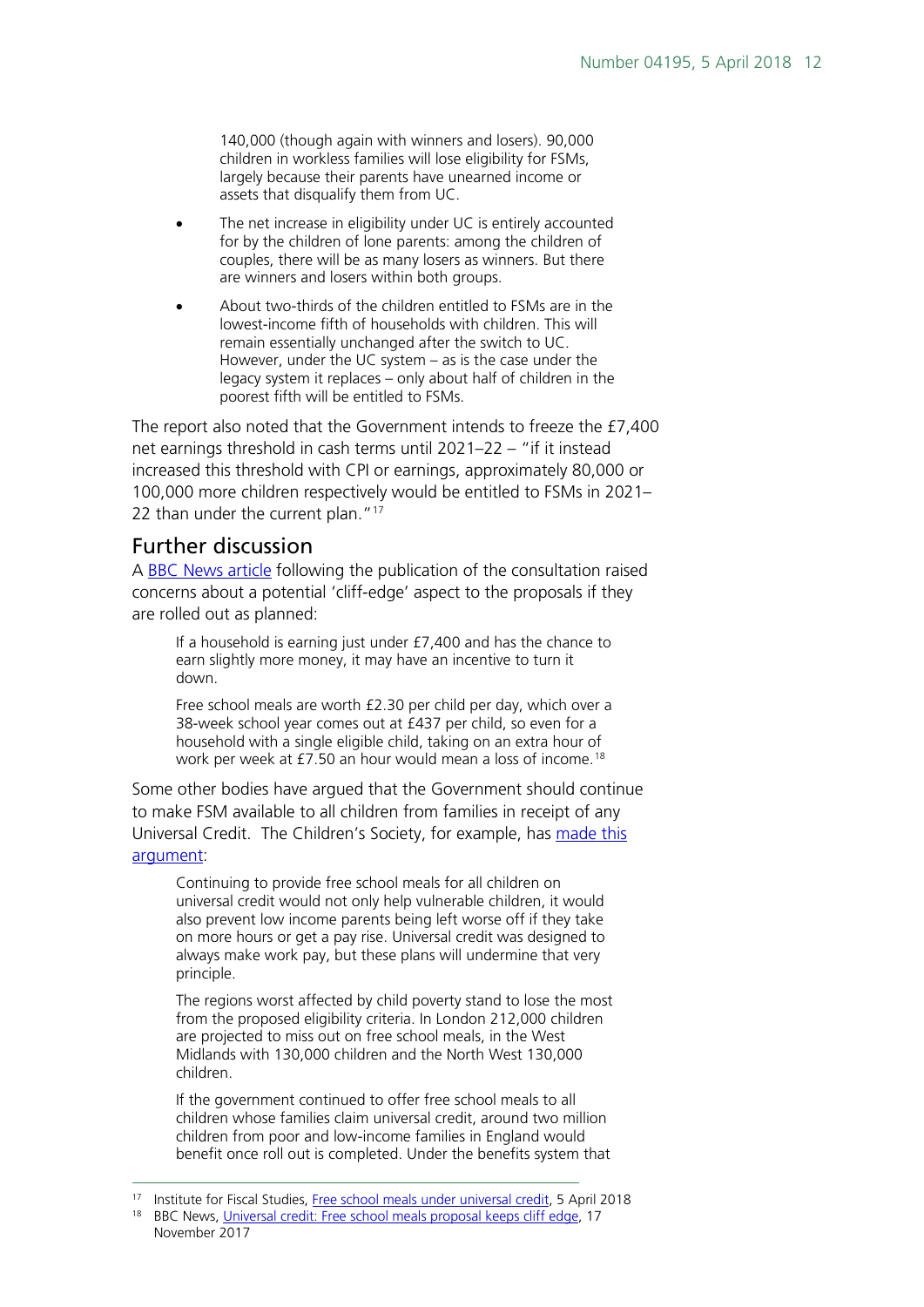universal credit is replacing, only families where parents are working too few hours to claim working tax credits are entitled to free school meals. The government proposals will mean that just 700,000 of the 1,700,000 school children in poverty who could be helped, will receive free school meals.<sup>[19](#page-12-2)</sup>

The Resolution Foundation considered the FSM eligibility issue in a blog [post](http://www.resolutionfoundation.org/media/blog/five-big-calls-on-universal-credit-for-the-new-work-and-pensions-secretary/) published on 11 January 2018:

So far all families [on Universal Credit] are entitled – because very few working families with children are in the system. Rather than massively expand or severely curtail Free School Meals the government proposes a compromise. It will broadly maintain the status quo with an earnings threshold similar to the tax credit cut off point. But doing so creates an effective £11 a week loss of income when crossing the threshold, and it takes £30 of earnings to claw it back given the UC taper. In reality relatively few will find themselves faced with this cliff-edge. However, a core tenet of UC – that it will always pay to work more – has been sacrificed.<sup>[20](#page-12-3)</sup>

The Resolution Foundation [has estimated](http://www.resolutionfoundation.org/app/uploads/2017/10/Universal-Credit.pdf) that the cost of the existing situation, where all families with children receiving Universal Credit are entitled to receive FSMs "could reach around £0.6 billion a year."<sup>[21](#page-12-4)</sup>

#### **Debate in Parliament**

A debate on [Free School Meals and Pupil Premium eligibility](https://hansard.parliament.uk/commons/2018-02-06/debates/18020642000003/FreeSchoolMealsPupilPremiumEligibility) was held in Westminster Hall on 6 February 2018.

A motion to annul the Regulations was debated, alongside other motions relating to Universal Credit, in the House of Commons on [13](https://hansard.parliament.uk/Commons/2018-03-13/debates/D6DA0988-0BFF-4CF3-9F2B-C1310F4859DD/UniversalCredit)  [March 2018,](https://hansard.parliament.uk/Commons/2018-03-13/debates/D6DA0988-0BFF-4CF3-9F2B-C1310F4859DD/UniversalCredit) and defeated by 312 votes to 254.<sup>[22](#page-12-5)</sup>

A motion to regret the Regulations was passed by 167 votes to 160 following a debate in the House of Lords on [20 March 2018.](https://hansard.parliament.uk/lords/2018-03-20/debates/91D6E2D5-C16B-4CC7-A6B6-B09028FB42B6/FreeSchoolLunchesAndMilkAndSchoolAndEarlyYearsFinance(AmendmentsRelatingToUniversalCredit)(England)Regulations2018)<sup>[23](#page-12-6)</sup>

### <span id="page-12-0"></span>4.3 Universal Infant Free School Meals (UIFSM)

#### <span id="page-12-1"></span>Introduction, funding, and advice for schools

Section 106 of the [Children and Families Act 2014](http://www.legislation.gov.uk/ukpga/2014/6/section/106/enacted) makes provision for free school meals to be provided for all pupils in Reception, Year 1 and Year 2. This duty took effect from September 2014 and is applicable for maintained schools, academies and free schools. Departmental [advice](https://www.gov.uk/universal-infant-free-school-meals-guide-for-schools-and-local-authorities) is available for schools on fulfilling the new duty, including funding information, most recently revised in July 2015. [24](#page-12-7)

The policy of universal free school meals for infant pupils (UIFSM) was announced by the then Deputy Prime Minister, Nick Clegg, in

<sup>&</sup>lt;sup>19</sup> [Children's Society press release,](https://www.childrenssociety.org.uk/news-and-blogs/press-releases/universal-credit-one-million-children-in-poverty-to-miss-out-on-free) 19 December 2017

<span id="page-12-3"></span><span id="page-12-2"></span><sup>&</sup>lt;sup>20</sup> Resolution Foundation, Five big calls on Universal Credit for the new Work and [Pensions Secretary,](http://www.resolutionfoundation.org/media/blog/five-big-calls-on-universal-credit-for-the-new-work-and-pensions-secretary/) 11 January 2018

<span id="page-12-4"></span><sup>&</sup>lt;sup>21</sup> Resolution Foundation, Universal Remedy: Ensuring Universal Credit is fit for [purpose,](http://www.resolutionfoundation.org/app/uploads/2017/10/Universal-Credit.pdf) October 2017, p24

<span id="page-12-5"></span><sup>22</sup> [HC Deb 13 Mar 2018 c755-813](https://hansard.parliament.uk/Commons/2018-03-13/debates/D6DA0988-0BFF-4CF3-9F2B-C1310F4859DD/UniversalCredit)

<span id="page-12-6"></span><sup>23</sup> [HL Deb 20 Mar 2018 c232-256](https://hansard.parliament.uk/lords/2018-03-20/debates/91D6E2D5-C16B-4CC7-A6B6-B09028FB42B6/FreeSchoolLunchesAndMilkAndSchoolAndEarlyYearsFinance(AmendmentsRelatingToUniversalCredit)(England)Regulations2018)

<span id="page-12-7"></span><sup>&</sup>lt;sup>24</sup> Department for Education, UIFSM: quide for local authorities and schools [accessed 13 August 2015]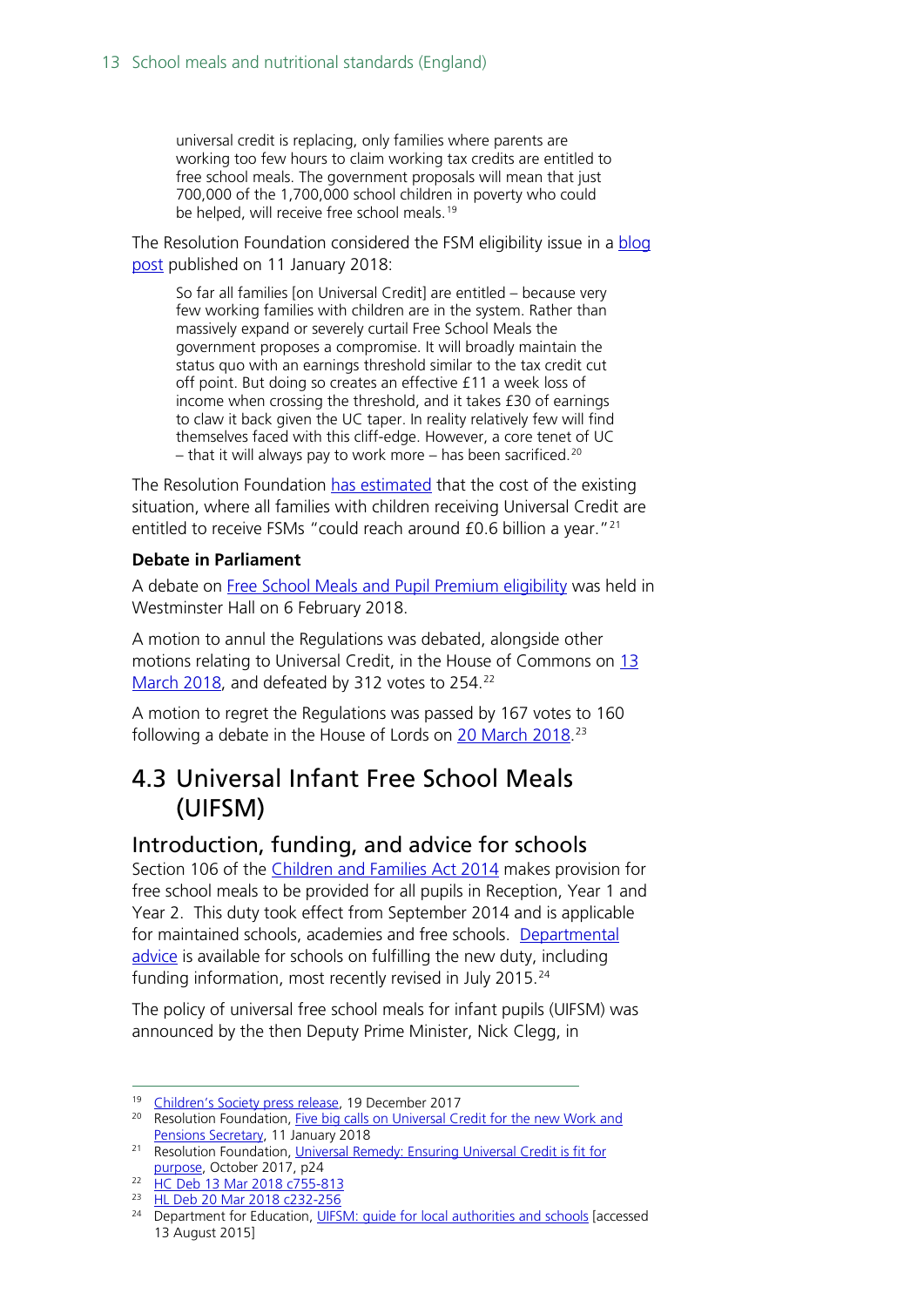September 2013.<sup>[25](#page-13-1)</sup> Free school meals for all primary school children was a recommendation of the School Food Plan.<sup>[26](#page-13-2)</sup> The [announcement](https://www.gov.uk/government/news/free-school-lunch-for-every-child-in-infant-school) stated:

The government will fund schools in England to provide every child in reception, year 1 and year 2 with a hot, nutritious meal at lunch time. The aim is to improve academic attainment and save families money – over the course of a year the average family spends £437 on school lunches per child.

Universal free school meals for primary school pupils were a key recommendation in a recent review of school food produced independently for the Department for Education. The review found that, in pilots where all children have been given a free school dinner, students were academically months ahead of their peers elsewhere and more likely to eat vegetables at lunchtime instead of less healthy food like crisps.

At the same time, the government will extend free school meals to disadvantaged students in further education and sixth form colleges. Free school meals are currently available only for eligible students at school sixth forms.

#### <span id="page-13-0"></span>Concerns: school funding implications

Concerns were raised following the introduction of UIFSM about potential implications of the introduction of universal free school meals for infant children on school funding.

Schools receive Pupil Premium funding for children who qualify for free school meals, and were concerned about missing out on this funding if parents did not register for meals that their children now received as a matter of course. See for instance:

- BBC News, Free school meals threat to poor pupil funds, say [heads,](http://www.bbc.co.uk/news/education-26665336) 20 March 2014
- Guardian, [Schools policy 'car crash' sows confusion among](http://www.theguardian.com/education/2015/jan/11/schools-policy-car-crash-confusion-meals-pupil-premium)  [parents,](http://www.theguardian.com/education/2015/jan/11/schools-policy-car-crash-confusion-meals-pupil-premium) 11 January 2015

In October 2015, the House of Commons Public Accounts Select Committee stated in a [report](http://www.publications.parliament.uk/pa/cm201516/cmselect/cmpubacc/327/327.pdf) on Funding for Disadvantaged Pupils that problems around the identification of disadvantaged pupils could become more acute with the introduction of Universal Credit:

Universal Credit, which will see five benefits combined into one, means the end of the current basis for determining free school meals and therefore Pupil Premium eligibility. The Department does not yet know how it will identify disadvantaged pupils following Universal Credit's introduction, and there is relatively little time to find an answer. There has also been substantial variation in the level of under-claiming between local authorities. In 2013, in some areas more than 30% of eligible pupils did not take up their free school meals entitlement compared to 0% in other areas. The Department told us that it wanted to target local authorities where under-claiming was high, so that schools do not miss out on funding because parents fail to claim.<sup>[27](#page-13-3)</sup>

<span id="page-13-1"></span><sup>&</sup>lt;sup>25</sup> Department of Education, [Free school lunch for every child in infant school,](https://www.gov.uk/government/news/free-school-lunch-for-every-child-in-infant-school) 17 September 2013

<span id="page-13-2"></span> $26$  Department for Education, [The School Food Plan,](https://www.gov.uk/government/publications/the-school-food-plan) p8-9

<span id="page-13-3"></span><sup>&</sup>lt;sup>27</sup> House of Commons Public Affairs Select Committee, Funding for Disadvantaged [Pupils,](http://www.publications.parliament.uk/pa/cm201516/cmselect/cmpubacc/327/327.pdf) 9 October 2015, HC 327 2015-16, conclusions and recommendations para 5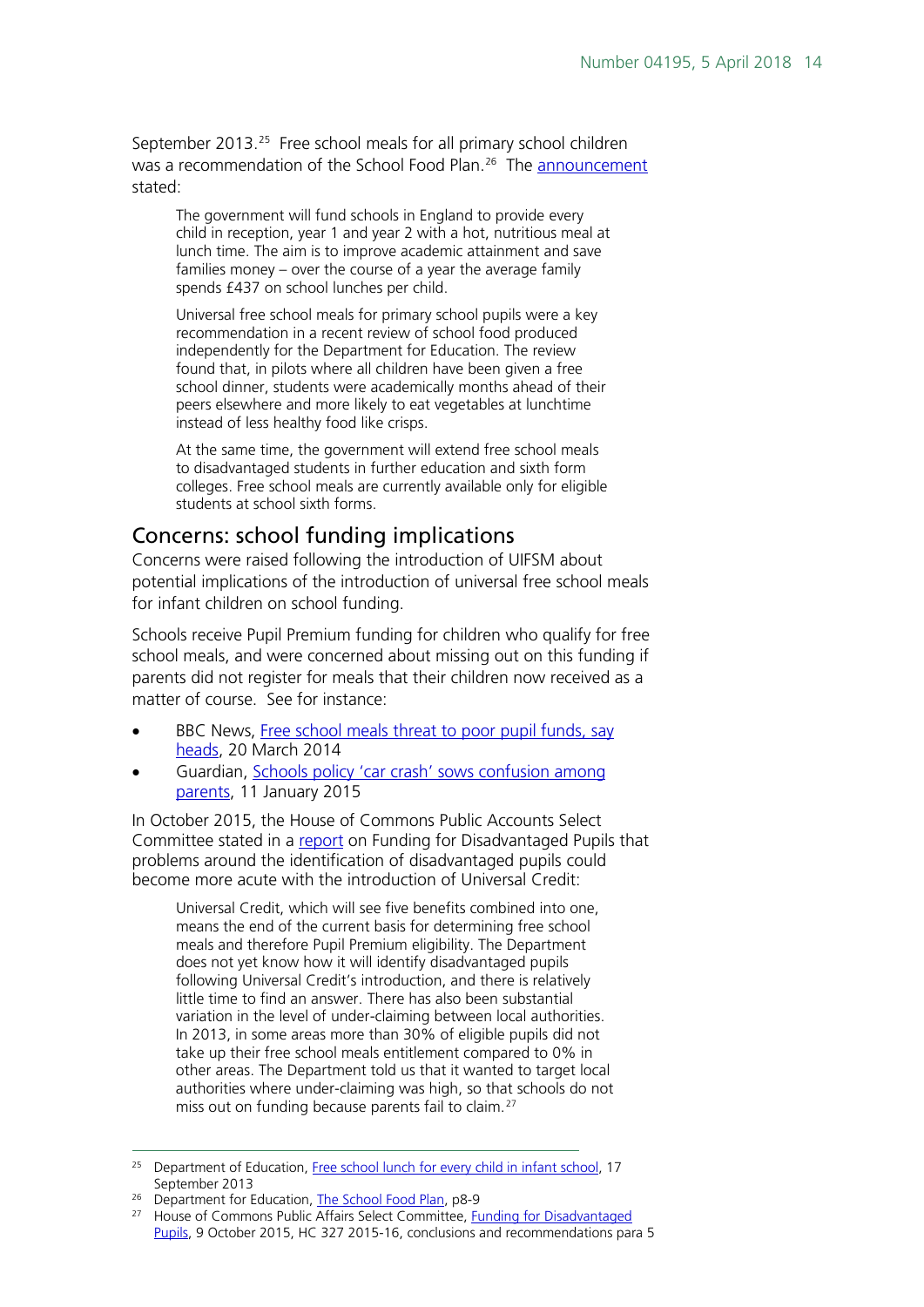Eligibility for FSM under Universal Credit is being considered by the Government and a consultation is now underway (see section 4.2).

An [article](http://www.naht.org.uk/welcome/news-and-media/blogs/susan-young/mps-weigh-in-to-fairer-funding-debate/) discussing the Committee's report on the National Association of Head Teachers' website noted that the NAHT was "in discussions with the Department about how eligible children could be identified through the benefits system and data sharing, rather than by their parents having to come forward."[28](#page-14-2)

#### <span id="page-14-0"></span>Spending Review 2015: confirmation of continued funding

There were a number of press reports in September 2015 stating that the Chancellor's Spending Review on 25 November 2015 would include the removal of the current provision of free school meals for all children in Reception, Year 1 and Year 2. See, for example:

- Guardian, Cuts could serve up [an end to free healthy school](http://www.theguardian.com/education/2015/sep/01/cuts-free-healthy-school-dinners-infants-budget-universal)  [dinners for infants,](http://www.theguardian.com/education/2015/sep/01/cuts-free-healthy-school-dinners-infants-budget-universal) 1 September 2015
- Independent, [Free school meals for infants 'set to be scrapped'](http://www.independent.co.uk/news/education/education-news/free-school-meals-for-infants-set-to-be-scrapped-under-osbornes-spending-review-10509664.html)  [under Osborne's spending review,](http://www.independent.co.uk/news/education/education-news/free-school-meals-for-infants-set-to-be-scrapped-under-osbornes-spending-review-10509664.html) 20 September 2015

An [article](http://www.theguardian.com/education/2015/sep/20/labour-warns-children-would-go-hungry-if-universal-free-meals-scrapped) in the Guardian on 20 September stated that Labour were opposed to the removal of the provision.[29](#page-14-3)

A [petition](https://petition.parliament.uk/petitions/107913) against the potential removal on the Parliamentary website had at the time of writing attracted over 40,000 signatures. The Government had responded to the petition, stating:

The Government is currently conducting a Spending Review across all its programmes. Therefore, every policy across Whitehall is being reviewed as part of this process and no decisions have yet been taken.<sup>[30](#page-14-4)</sup>

Sharon Hodgson raised the issue with the Prime Minister on 28 October 2015. The Prime Minister responded that the Government would be keeping the policy:

**The Prime Minister:** I am immensely proud that it was a Government I led that introduced that policy… I am proud of what we have done, and we will be keeping it. $31$ 

The Chancellor's [Spending](https://www.gov.uk/government/uploads/system/uploads/attachment_data/file/479749/52229_Blue_Book_PU1865_Web_Accessible.pdf) Review in November 2015 included confirmation that funding for universal infant free school meals would be maintained.<sup>[32](#page-14-6)</sup>

#### <span id="page-14-1"></span>Funding for 2016/17 and Withdrawal of UIFSM support service

The Department for Education [webpage on UIFSM](https://www.gov.uk/guidance/universal-infant-free-school-meals-guide-for-schools-and-local-authorities) was updated on 29 January 2016. Funding information for 2016/17 was set out as follows:

<span id="page-14-2"></span><sup>&</sup>lt;sup>28</sup> National Association of Head Teachers, [MPs weigh into fairer funding debate,](http://www.naht.org.uk/welcome/news-and-media/blogs/susan-young/mps-weigh-in-to-fairer-funding-debate/) 9 October 2015

<span id="page-14-3"></span><sup>&</sup>lt;sup>29</sup> Guardian, [Labour warns children would go hungry if universal free meals scrapped,](http://www.theguardian.com/education/2015/sep/20/labour-warns-children-would-go-hungry-if-universal-free-meals-scrapped) 20 September 2015

<span id="page-14-4"></span><sup>&</sup>lt;sup>30</sup> UK Government and Parliament Petitions, Keep Universal Infant Free School Meals in [England](https://petition.parliament.uk/petitions/107913) [accessed 13 October 2015]

<span id="page-14-5"></span><sup>31</sup> [HC Deb 28 Oct 2015 c342](http://www.publications.parliament.uk/pa/cm201516/cmhansrd/cm151028/debtext/151028-0001.htm#15102833000010)

<span id="page-14-6"></span><sup>&</sup>lt;sup>32</sup> HM Treasury, **Spending Review and Autumn Statement 2015, November 2015**, para 1.164, p44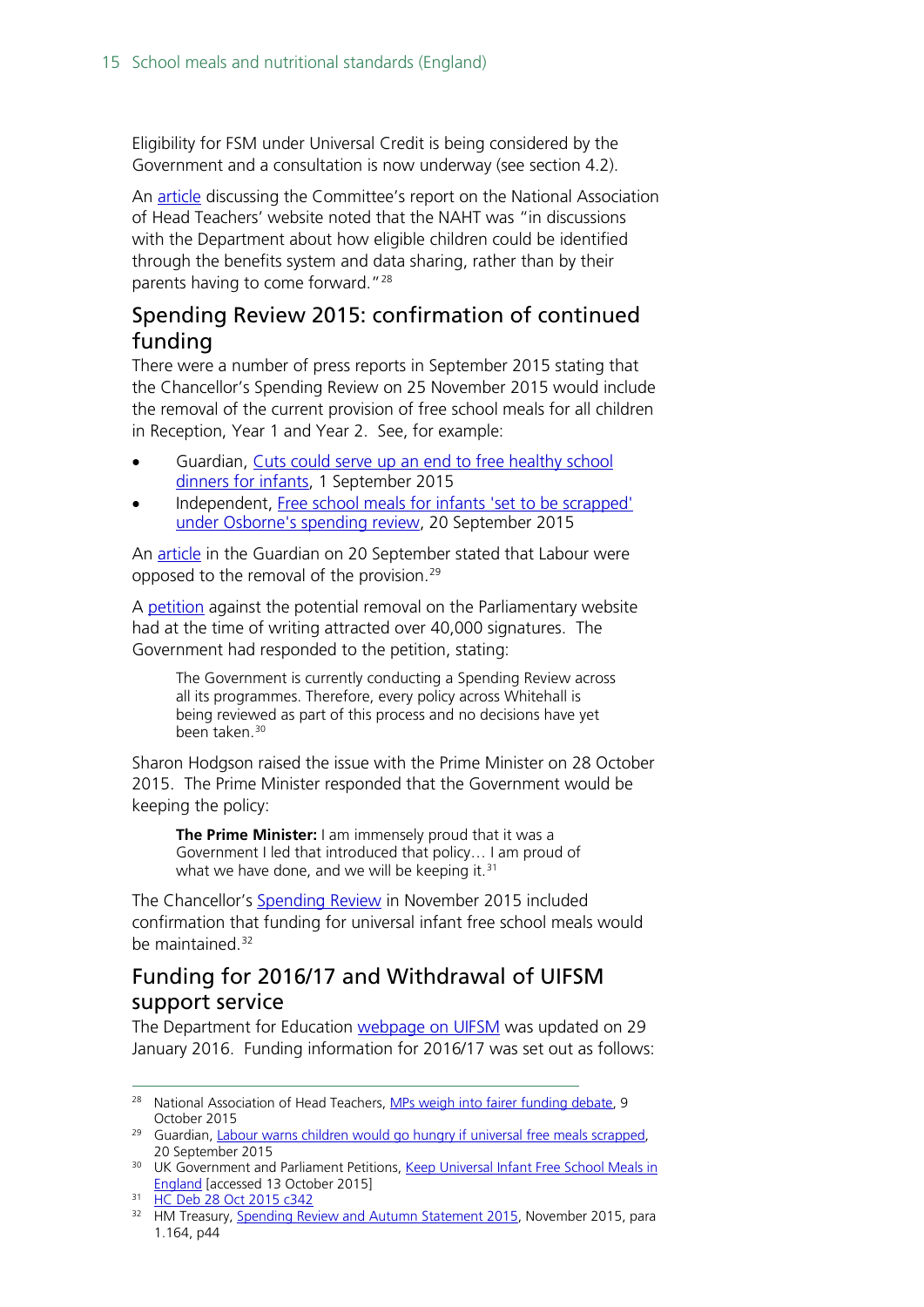#### **2016 to 2017 academic year**

Schools will continue to receive £2.30 per meal.

We'll base their total allocation on the average number of meals they record in the October 2016 and January 2017 [school](https://www.gov.uk/guidance/school-census)  [censuses.](https://www.gov.uk/guidance/school-census) We'll announce final allocations in June 2017.

The update information also stated that the Department had "Removed information about the UIFSM support service because it has been discontinued." The support service was additional funding provided for smaller schools to help them provide UIFSM. The change prompted some press discussion – see for instance the report in [Schools Week](http://schoolsweek.co.uk/dfe-axes-universal-infant-free-school-meals-support-grant/) on 3 February 2016. [33](#page-15-1)

The following PQ from 2014 from the then Schools Minister, David Laws, sets out that funding provided for UIFSM in small schools in England (those with fewer than 150 pupils) was intended to be transitional:

**David Laws**: We recognise some smaller schools will face particular challenges in implementing universal infant free school meals. We have therefore allocated an extra £22.5 million transitional funding in 2014-15 to help schools with 150 pupils or fewer to implement the policy. Each qualifying small school received a minimum of £3,000. This is on top of the £2.30 per meal taken which all schools have been given for their newly eligible infants.<sup>[34](#page-15-2)</sup>

A more recent PQ from the Parliamentary Under Secretary of State Sam Gyimah also referred to the funding for small schools as transitional:

**Sam Gyimah**: The Department for Education allocated £1 billion for the provision of universal infant free school meals (UIFSM) between 2014-16 financial years. In addition, we have allocated £184.5 million of capital to enable schools to improve their kitchen and dining facilities, and £32.5 million in transitional funding for small schools.<sup>[35](#page-15-3)</sup>

The minimum of £3,000 funding provided in 2014-15 was reduced to £2,300 for all qualifying schools in [2015-16.](https://www.gov.uk/government/publications/universal-infant-free-school-meals-uifsm-funding-allocations-2015-to-2016/universal-infant-free-school-meals-uifsm-conditions-of-grant-2015-to-2016)

#### <span id="page-15-0"></span>Education Policy Institute report: the impact of UIFSM

In January 2018, the Education Policy Institute published an [Evaluation](https://epi.org.uk/report/universal-infant-free-school-meals/)  [of Universal Infant Free School Meals.](https://epi.org.uk/report/universal-infant-free-school-meals/)

The EPI report published a variety of findings on policy implementation and outcomes, as well as cost issues. The EPI found a rapid increase of take-up of free school meals, and parental satisfaction as well as financial benefits for families. The EPI however found significant costs for schools, and potential future concerns about the levels of funding provided.

Some key findings are summarised below:

<span id="page-15-1"></span><sup>&</sup>lt;sup>33</sup> Schools Week, *DfE ends universal infant free meals small school support grant*, 3 February 2016

<span id="page-15-2"></span><sup>34</sup> [PQ 906349, 1 Dec 2014](http://www.parliament.uk/written-questions-answers-statements/written-question/commons/2014-11-25/906349)

<span id="page-15-3"></span><sup>35</sup> [PQ 11448, 15 Oct 2015](http://www.parliament.uk/written-questions-answers-statements/written-question/commons/2015-10-12/11448)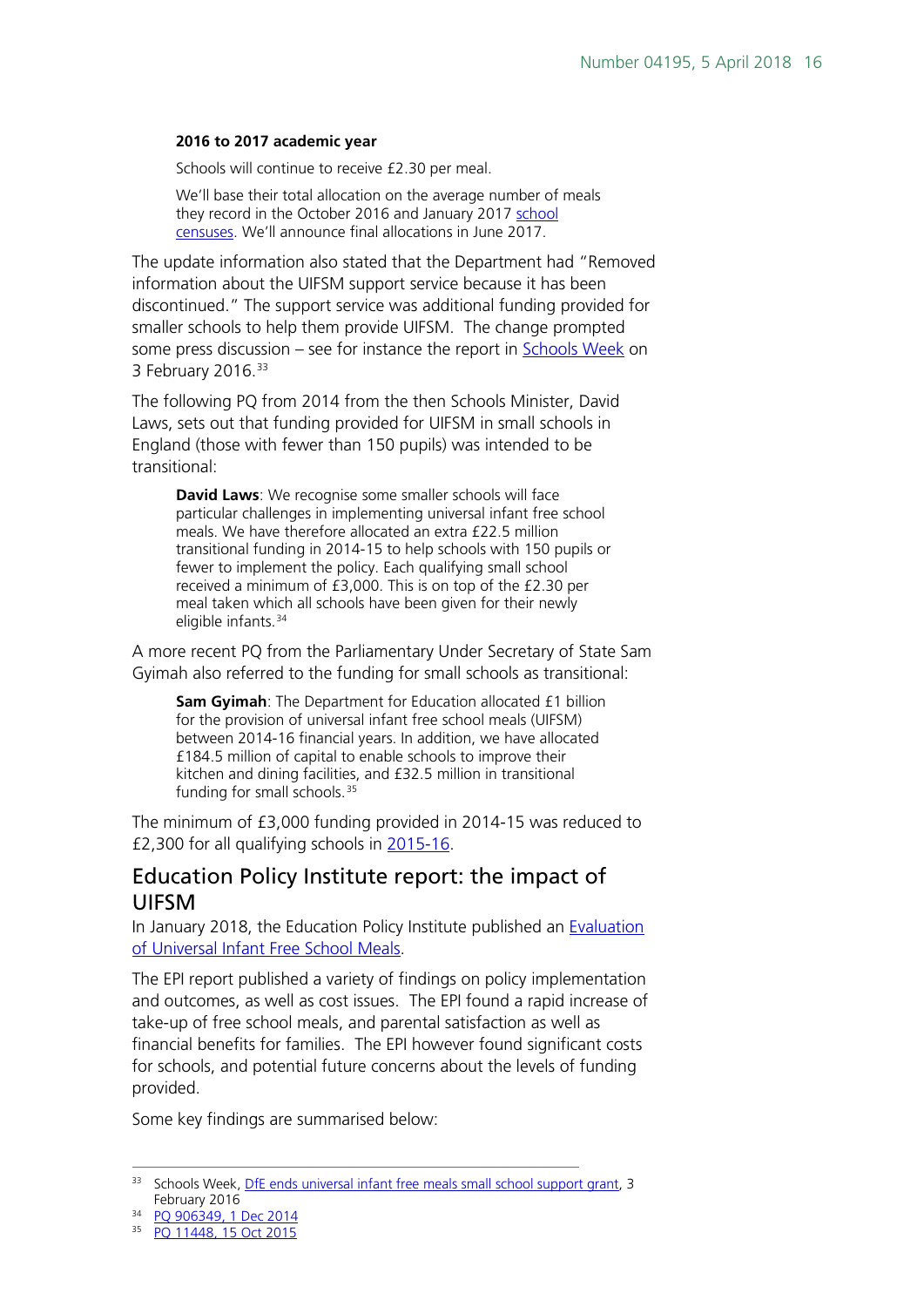- UIFSM led to a rapid increase in school meal take-up (from an estimated 38% in 2013-14 to 80% in 2015-16) and this was reflected across the majority of schools
- Schools and caterers have incurred significant costs and have made many revisions to the delivery of food to implement UIFSM
- Most parents are satisfied with the quality of school lunch provision. Schools with better Ofsted inspection outcomes have tended to have higher rates of take-up
- Parents have cited significant financial benefits as a result of UIFSM and have appreciated the time that has been saved from not having to make packed lunches
- UIFSM has not, on its own, caused most schools to change their wider food policies but it has often supported, or been a catalyst for, wider efforts to improve the profile of healthy eating in a school
- The estimated economic resource costs of the policy are smaller than the value of financial and time savings for families, although this is dependent on seeing the impacts observed in the FSM pilots replicated, on achieving economies of scale in production, and on maintaining quality in school food provision
- Under any scenario the public sector financial costs are substantial (an estimated total of £5.56bn over a 10-year period)
- On reasonable assumptions of future cost inflation the current funding rates applied by the Department for Education are likely to become insufficient
- The policy has also affected Pupil Premium funding for infants, which may affect the same children in later years. (31% of school leaders surveyed reported that take-up of FSM for pupil premium purposes had decreased, 15% reported that it had increased and 38% reported that it had stayed the same due to UIFSM). [36](#page-16-2)

#### <span id="page-16-0"></span>Conservative Manifesto 2017: proposed abolition of UIFSM

The [Conservative Manifesto](https://s3.eu-west-2.amazonaws.com/manifesto2017/Manifesto2017.pdf) for the 2017 General Election stated that the Government did not believe UIFSM constituted a sensible use of public money. The manifesto proposed the removal of UIFSM, with provision replaced by free breakfasts for all primary school children. Children from low-income families would continue to be eligible for FSM, and the savings made from the change would be returned to schools' core budgets. [37](#page-16-3)

Following the election, the Schools Minister [announced](http://hansard.parliament.uk/commons/2017-07-04/debates/6D89EDDE-5572-4E71-8040-929F75D39074/EducationPublicFunding) that the Government had reconsidered, and that the existing provision would be retained.[38](#page-16-4)

#### <span id="page-16-1"></span>Labour Party Manifesto 2017: free school meals for all primary school children

The Labour Manifesto for the 2017 General Election stated that if elected the party would introduce free school meals for all primary

<span id="page-16-2"></span><sup>&</sup>lt;sup>36</sup> Education Policy Institute, [Evaluation of Universal Infant Free School Meals,](https://epi.org.uk/report/universal-infant-free-school-meals/) January 2018

<span id="page-16-4"></span><span id="page-16-3"></span><sup>&</sup>lt;sup>37</sup> [Conservative Party Manifesto 2017,](https://s3.eu-west-2.amazonaws.com/manifesto2017/Manifesto2017.pdf) p51-52

<sup>38</sup> [HC Deb 4 July 2017 c1027](http://hansard.parliament.uk/commons/2017-07-04/debates/6D89EDDE-5572-4E71-8040-929F75D39074/EducationPublicFunding)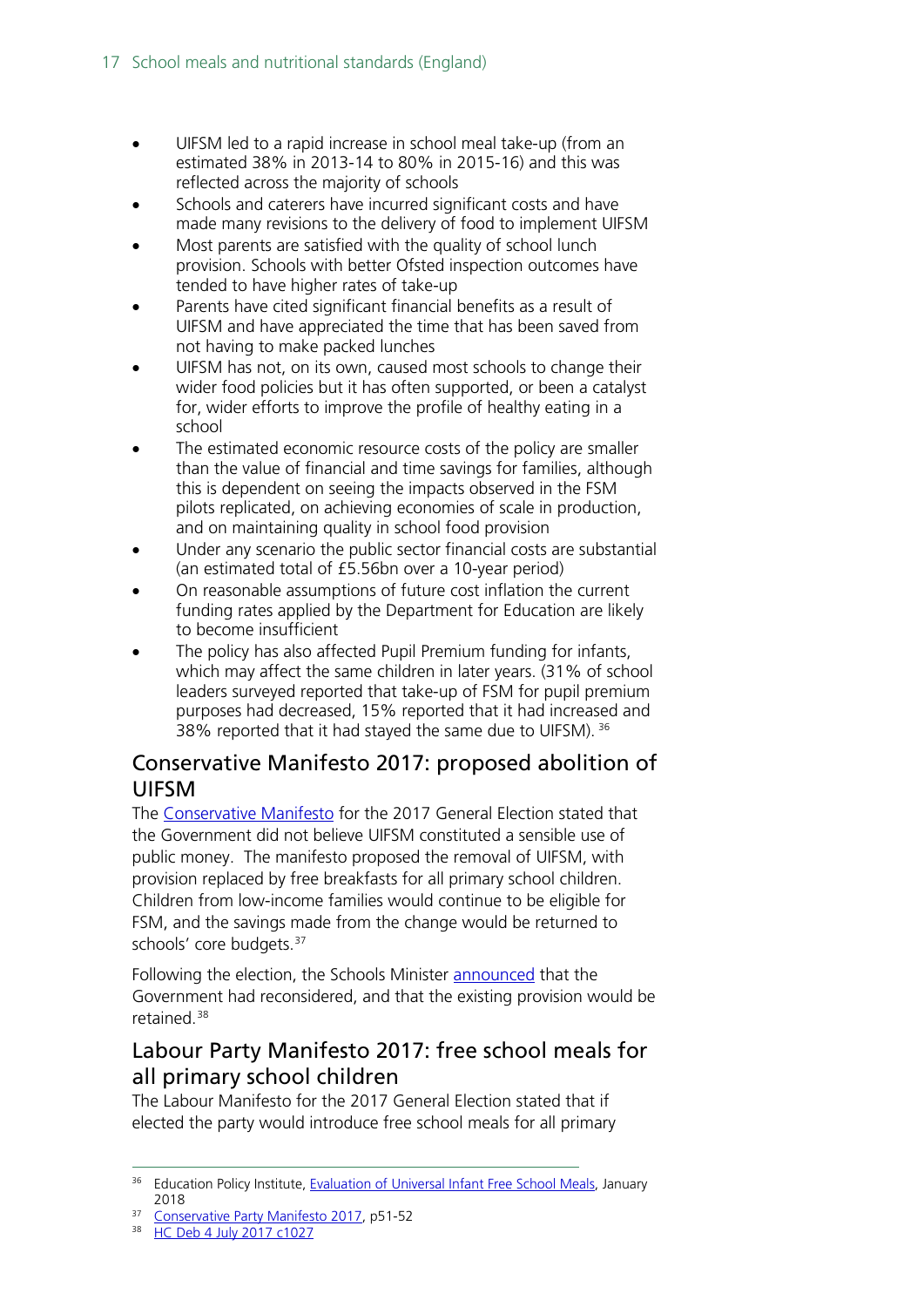school children, to be paid for by removing the VAT exemption on private school fees[.39](#page-17-4)

## <span id="page-17-0"></span>4.4 Free School Meals Pilot 2009-2011

In September 2008 the then Labour Government announced a free school meals pilot for primary school children in deprived areas. The trial was designed to investigate whether free meals for all primary school children in a deprived area would raise academic and behavioural standards, and reduce obesity and improve health generally. An [evaluation](https://www.gov.uk/government/publications/evaluation-of-the-free-school-meals-pilot-impact-report) of the pilot, which was carried out in Newham and Durham, was published in July 2012.[40](#page-17-5)

### <span id="page-17-1"></span>4.5 Automatic registration for free school meals

#### <span id="page-17-2"></span>Ten Minute Rule Bill

The Free School Meals (Automatic Registration of Eligible Children) Bill [2015-16](http://services.parliament.uk/bills/2015-16/freeschoolmealsautomaticregistrationofeligiblechildren.html) was introduced by Rt Hon Frank Field MP on 15 December 2015 under the Ten Minute Rule. The Bill aimed to provide local authorities with the duties and powers required to identify and automatically register all children eligible for free school meals, and to provide for an opt-out where children's families wished. The Bill did not progress further.

#### <span id="page-17-3"></span>Online eligibility checking system (ECS)

The online [eligibility checking system](https://fsm.education.gov.uk/fsm.laportal/) (ECS) launched under the Coalition Government can be used to assess eligibility for free school meals. A response to a Parliamentary Question asked in December 2014 sets out that all local authorities in England have now signed up to this scheme:

**Philip Davies**: To ask the Secretary of State for Education, which local authorities have signed up to the online free school meal eligibility checking service.

**David Laws**: All 152 English local authorities are signed up to the Eligibility Checking System (ECS).

The ECS can be used to determine entitlement to both free school meals and free early education for two-year-olds, and the pattern of checks and frequency of use is different for each local authority.

[\[PQ 216678, 1 December 2014\]](http://www.parliament.uk/written-questions-answers-statements/written-question/commons/2014-12-01/216678)

A further response from October 2015 noted that:

**Sam Gyimah:** The department's records indicate that all English local authorities have used the eligibility checking system for free school meals.

[\[PQ 13032, 30 October 2015\]](http://www.parliament.uk/written-questions-answers-statements/written-question/commons/2015-10-22/13032)

<span id="page-17-4"></span><sup>&</sup>lt;sup>39</sup> [Labour Party Manifesto 2017,](http://www.labour.org.uk/page/-/Images/manifesto-2017/Labour%20Manifesto%202017.pdf) p38

<span id="page-17-5"></span><sup>&</sup>lt;sup>40</sup> Department for Education, [Evaluation of the free school meals pilot: impact report,](https://www.gov.uk/government/publications/evaluation-of-the-free-school-meals-pilot-impact-report) 26 July 2012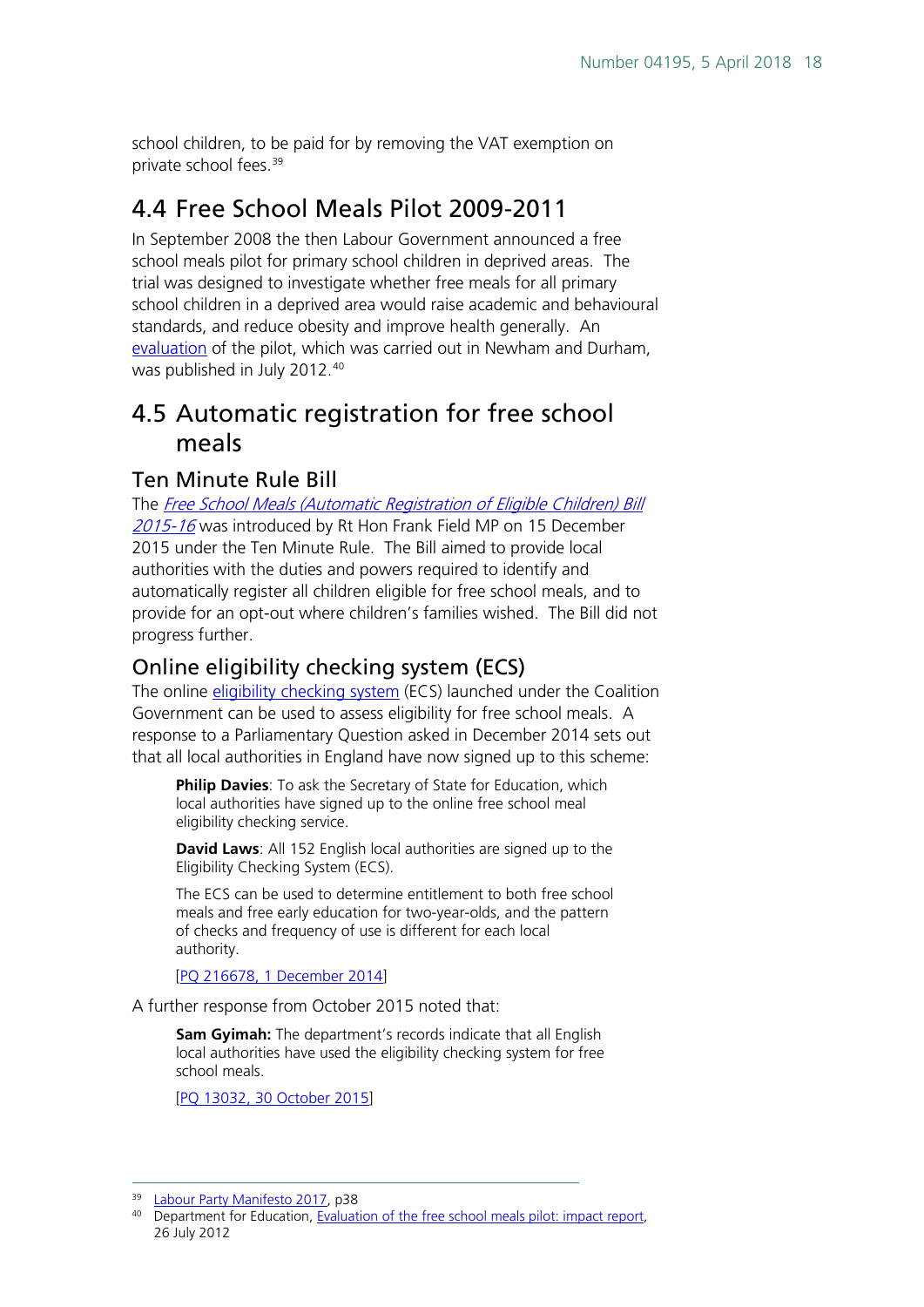The **Eligibility Checking Service** can be accessed online. It is necessary to log in to use the service, but eligibility can be checked for FSM using a pupil's name and postcode.

Some *[guidance for local authorities on the ECS](https://www.cloudforedu.org.uk/ofsm/documents/CD_OFSM-ECS.pdf)* is also available.

#### <span id="page-18-0"></span>Digital Economy Bill amendment

During the Commons Committee Stage of the Digital Economy Bill 2016-17, an Opposition amendment, New Clause 19, was tabled to, Kevin Brennan stated, "explicitly provide for councils to share benefit data with schools, thus allowing eligible children to be automatically enrolled to receive free school meals rather than having to apply. "[41](#page-18-2)

The Minister, Matt Hancock, spoke in favour of permitting, rather than requiring, this data sharing, and stated that existing provisions in the Bill clarified that local authorities could do this and facilitated further expansion of the practice. He said that such data sharing was already provided for through the ECS, and that:

Indeed, the Bill sets out how aspects of data sharing can be expanded through secondary legislation in due course. […]

The proposals in the Bill are permissive, rather than requiring action. I would be concerned if we required the sharing of data, because of their sensitivity, especially when they are not anonymised, which they would not be if the aim was to find children who are eligible for free school meals. We want to make sure that the person receiving the data has the necessary assistance to handle them, and it is incredibly important that the law should make it clear that that data sharing is permitted, as that removes a reason not to share data. $42$ 

#### <span id="page-18-1"></span>Using housing benefit data

Following up from the proposed amendment to the Digital Economy Bill, Frank Field asked a parliamentary question about using housing benefit data to check eligibility for FSM. The Minister responded that the Government did not see this solution as sustainable:

**Frank Field:** To ask the Secretary of State for Education, what steps she is taking to ensure that housing benefit data is used by local authorities in England to identify and automatically register all children eligible for free school meals.

**Edward Timpson:** We want to make it as simple as possible for schools and local authorities to determine eligibility for free school meals (FSM).

We understand that some local authorities have found this approach can be an effective tactic. However, it does not provide a complete or sustainable solution to automatic registration for FSM. We do not consider further legislation to be necessary for this particular approach.

To support FSM registration, the department provides an online eligibility checking facility; and a model registration form for schools to use within their enrolment process.

<span id="page-18-2"></span> <sup>41</sup> [PBC Deb 28 Nov 2016 c1330](https://hansard.parliament.uk/commons/2016-11-28/debates/CF0A21DE-0B55-4A02-8B9F-824ADFDE7C02/DigitalEconomyBill)

<span id="page-18-3"></span>[PBC Deb 28 Nov 2016 c1344](https://hansard.parliament.uk/commons/2016-11-28/debates/CF0A21DE-0B55-4A02-8B9F-824ADFDE7C02/DigitalEconomyBill)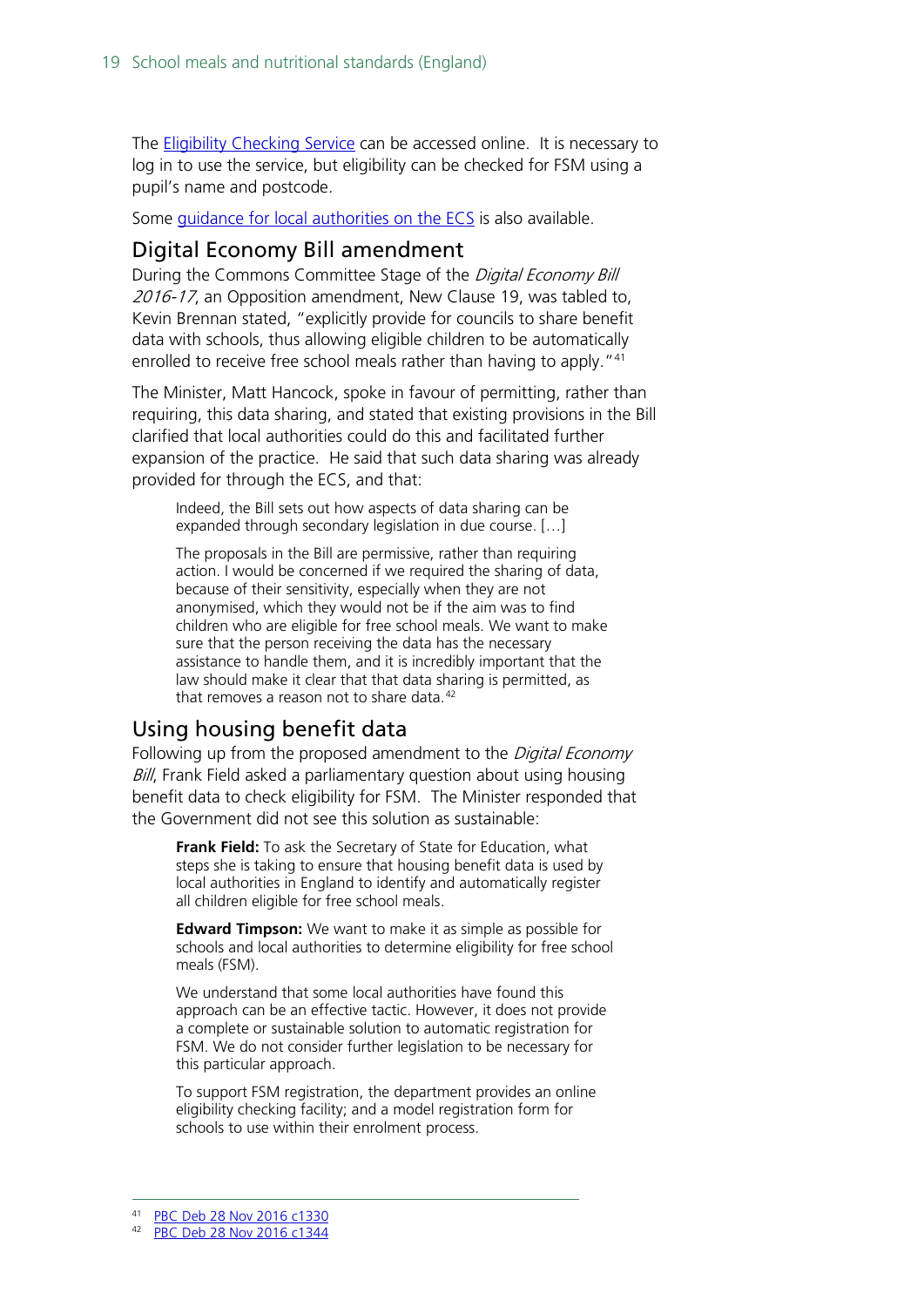<span id="page-19-0"></span>The department is exploring what opportunities exist in the longer term to make FSM registration processes more efficient.<sup>[43](#page-19-0)</sup>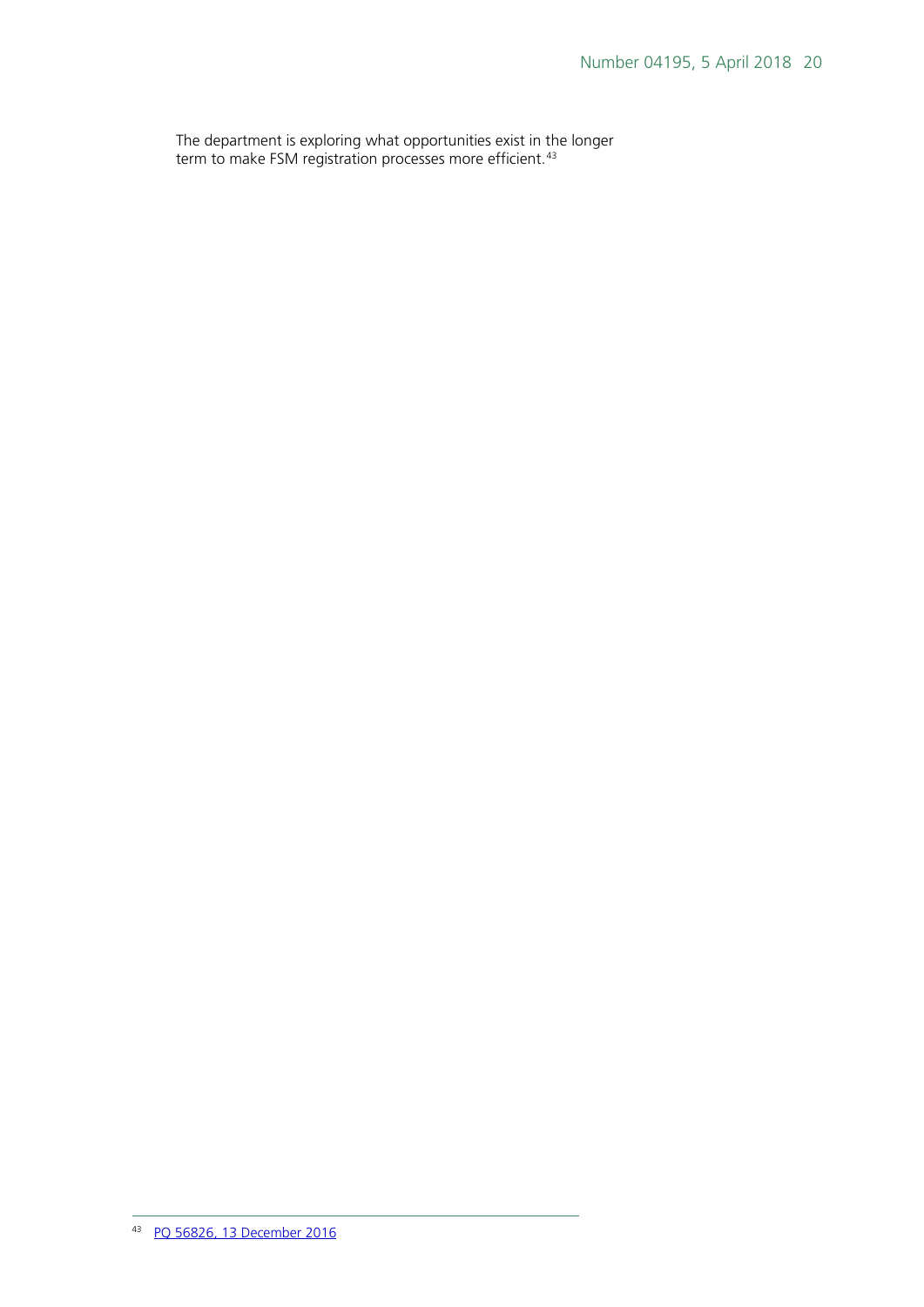## <span id="page-20-0"></span>5. Breakfast clubs

Schools are not required to provide breakfast clubs, although many do so.

## <span id="page-20-1"></span>5.1 DfE guidance for schools

In March 2017, the Department for Education published a briefing for school leaders on <u>how to set up and sustain a breakfast club</u>.<sup>[44](#page-20-4)</sup>

The briefing was prepared by ICF Consulting, and published alongside a report evaluating the impact of breakfast clubs (see section 5.2).

### <span id="page-20-2"></span>5.2 Conservative Manifesto 2017: free breakfasts for primary school children

The [Conservative Manifesto](https://s3.eu-west-2.amazonaws.com/manifesto2017/Manifesto2017.pdf) for the 2017 General Election proposed free breakfasts for all primary school children. This provision was intended to replace universal infant free school meals, although following the election result universal infant free school meals were retained (see section 4.2).

The manifesto stated:

There is now good evidence that school breakfasts are at least as effective in helping children to make progress in school. So under a new Conservative government, schools in England will offer a free school breakfast to every child in every year of primary school, while children from low-income families will continue to receive free school lunches throughout their years in primary and secondary education.<sup>[45](#page-20-5)</sup>

#### **Proposals withdrawn**

Following the election, the Parliamentary Under Secretary of State for the School System, Lord Nash, [announced](https://hansard.parliament.uk/Lords/2017-07-04/debates/022A0F35-DE16-4C17-B010-1FA274C83D33/EducationFunding#contribution-004D4663-CC28-4C02-A4F6-170FF1218D7D) that the Government did not now plan to introduce free breakfasts.[46](#page-20-6)

## <span id="page-20-3"></span>5.3 DfE evaluation of breakfast clubs in schools with high levels of deprivation

The Department for Education published an [evaluation of the impact of](https://www.gov.uk/government/uploads/system/uploads/attachment_data/file/603946/Evaluation_of_Breakfast_Clubs_-_Final_Report.pdf)  breakfast clubs on schools [with high deprivation levels](https://www.gov.uk/government/uploads/system/uploads/attachment_data/file/603946/Evaluation_of_Breakfast_Clubs_-_Final_Report.pdf) in March 2017, prepared by ICF Consulting.

The report evaluated the programme implemented by Magic Breakfast (see following section), and found it "was successful in terms of the numbers of schools recruited; the high proportion continuing with a breakfast club and the positive impacts which schools perceived for their pupils."<sup>[47](#page-20-7)</sup>

<span id="page-20-4"></span><sup>44</sup> Department for Education, Breakfast Clubs Setup and Implementation: Briefing for [School Leaders,](https://www.gov.uk/government/uploads/system/uploads/attachment_data/file/603947/Evaluation_of_Breakfast_Clubs_-School_briefing.pdf) March 2017

<span id="page-20-5"></span><sup>45</sup> [Conservative Party Manifesto 2017,](https://s3.eu-west-2.amazonaws.com/manifesto2017/Manifesto2017.pdf) p51-52

<sup>46</sup> [HL Deb 4 Jul 2017, c792](https://hansard.parliament.uk/Lords/2017-07-04/debates/022A0F35-DE16-4C17-B010-1FA274C83D33/EducationFunding#contribution-004D4663-CC28-4C02-A4F6-170FF1218D7D)

<span id="page-20-7"></span><span id="page-20-6"></span><sup>&</sup>lt;sup>47</sup> Department for Education, Evaluation of Breakfast Clubs in Schools with High Levels [of Deprivation,](https://www.gov.uk/government/uploads/system/uploads/attachment_data/file/603946/Evaluation_of_Breakfast_Clubs_-_Final_Report.pdf) March 2017, p7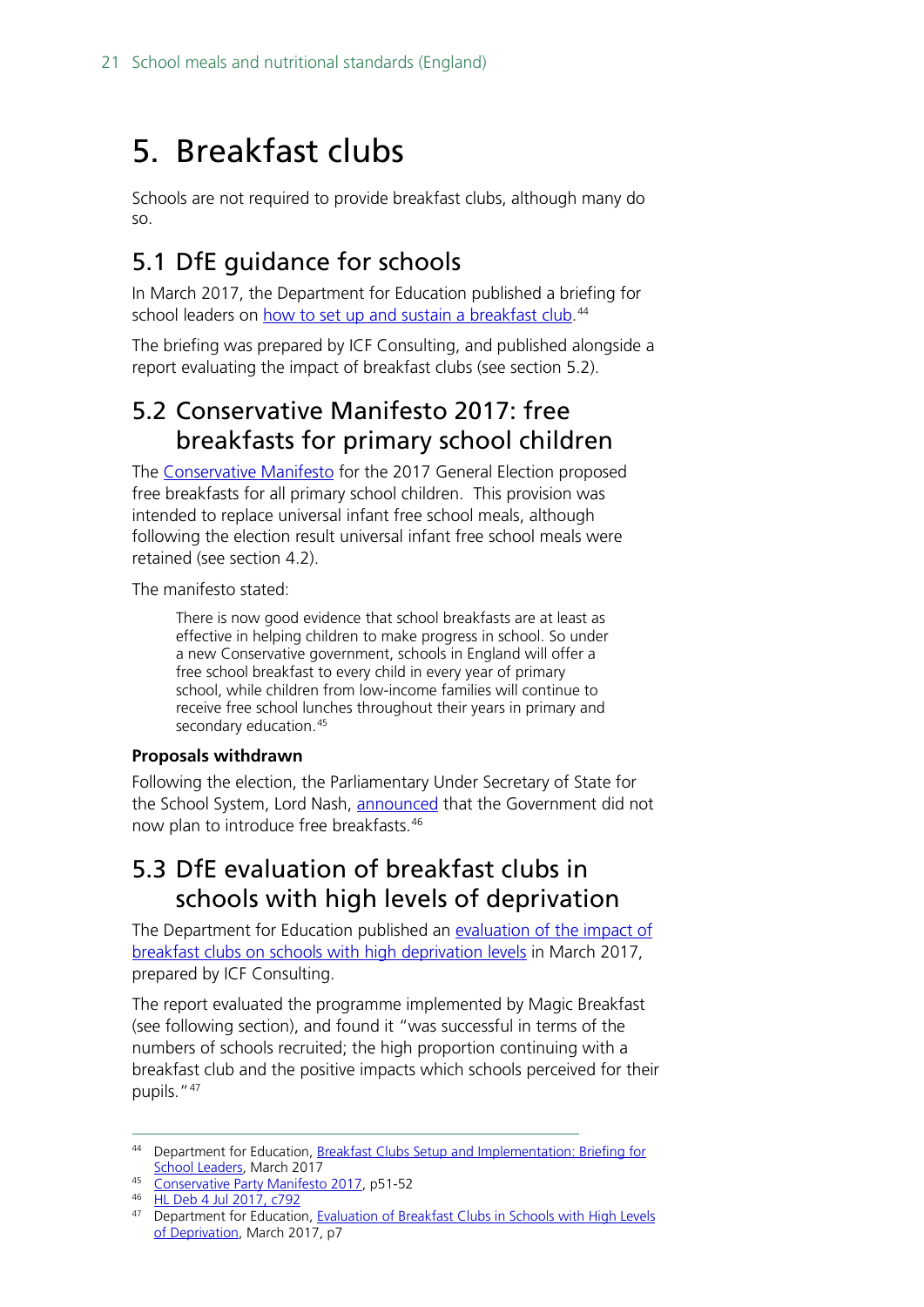It also raised concerns about some schools' ability to attract children on free school meals to attend, with around a fifth of schools involved finding lower proportions attending than were on the school roll.<sup>[48](#page-21-1)</sup>

The report made a series of recommendations for any future extension of the programme, including:

- Expert involvement to select schools for inclusion and provide support on the ground for during the first year
- Breakfast clubs should be free for FSM pupils, with low or no charges for others
- That any expansion should consider including high FSM eligible schools who already have breakfast clubs but which could be expanded<sup>[49](#page-21-2)</sup>

A full list of recommendations is provided on pages 8-9 of the [report.](https://www.gov.uk/government/uploads/system/uploads/attachment_data/file/603946/Evaluation_of_Breakfast_Clubs_-_Final_Report.pdf)

## <span id="page-21-0"></span>5.4 Magic Breakfast

[Magic Breakfast](http://www.magicbreakfast.com/) deliver breakfasts under a [contract with the](http://www.schoolfoodplan.com/breakfast-clubs/)  [Department for Education](http://www.schoolfoodplan.com/breakfast-clubs/) to set up breakfast clubs in schools where over 35% of pupils are eligible for free school meals and there was no previously existing breakfast provision. This provision was introduced as part of the **School Food Plan** published in July 2013 by the Department for Education and the founders of Leon restaurants, whom the Education Secretary had asked to conduct an independent review of school food. Chapter 10 of the Plan (pages 112-119), provides further context for the measure, and information on the impact on schools and pupils of children attending without receiving a proper breakfast.

The Magic Breakfast website provides further information on its [impact.](http://www.magicbreakfast.com/impact-of-magic-breakfast)

The most recent response to a Parliamentary Question on Government support stated:

**Sam Gyimah:** Magic Breakfast currently receive central government funding from a contract with the Department for Education. The objective of the project is to set up and run 184 breakfast clubs in schools where 35% or more children are eligible for free school meals, to ensure that children are fed and are at school on time and ready to learn. Magic Breakfast are required to develop plans to enable the breakfast clubs to be selfsustaining beyond the contract period. The project is being externally evaluated.

The value of the contract is £1.087m, of which £518,523 has so far been paid. This is the only central government funding currently provided to Magic Breakfast in England. Any funding in Scotland, Wales or Northern Ireland would be a matter for the relevant governments. The Department does not hold a breakdown of contract expenditure by parliamentary constituency.[50](#page-21-3)

Magic Breakfast are also involved in breakfast club projects with the [Mayor's Fund for London.](http://www.mayorsfundforlondon.org.uk/programme/breakfast-clubs/)

<span id="page-21-1"></span> <sup>48</sup> Ibid., p8

<span id="page-21-3"></span><span id="page-21-2"></span><sup>49</sup> Ibid., p9

<sup>50</sup> [PQ 14580, 6 November 2015](http://www.parliament.uk/written-questions-answers-statements/written-question/commons/2015-11-03/14580)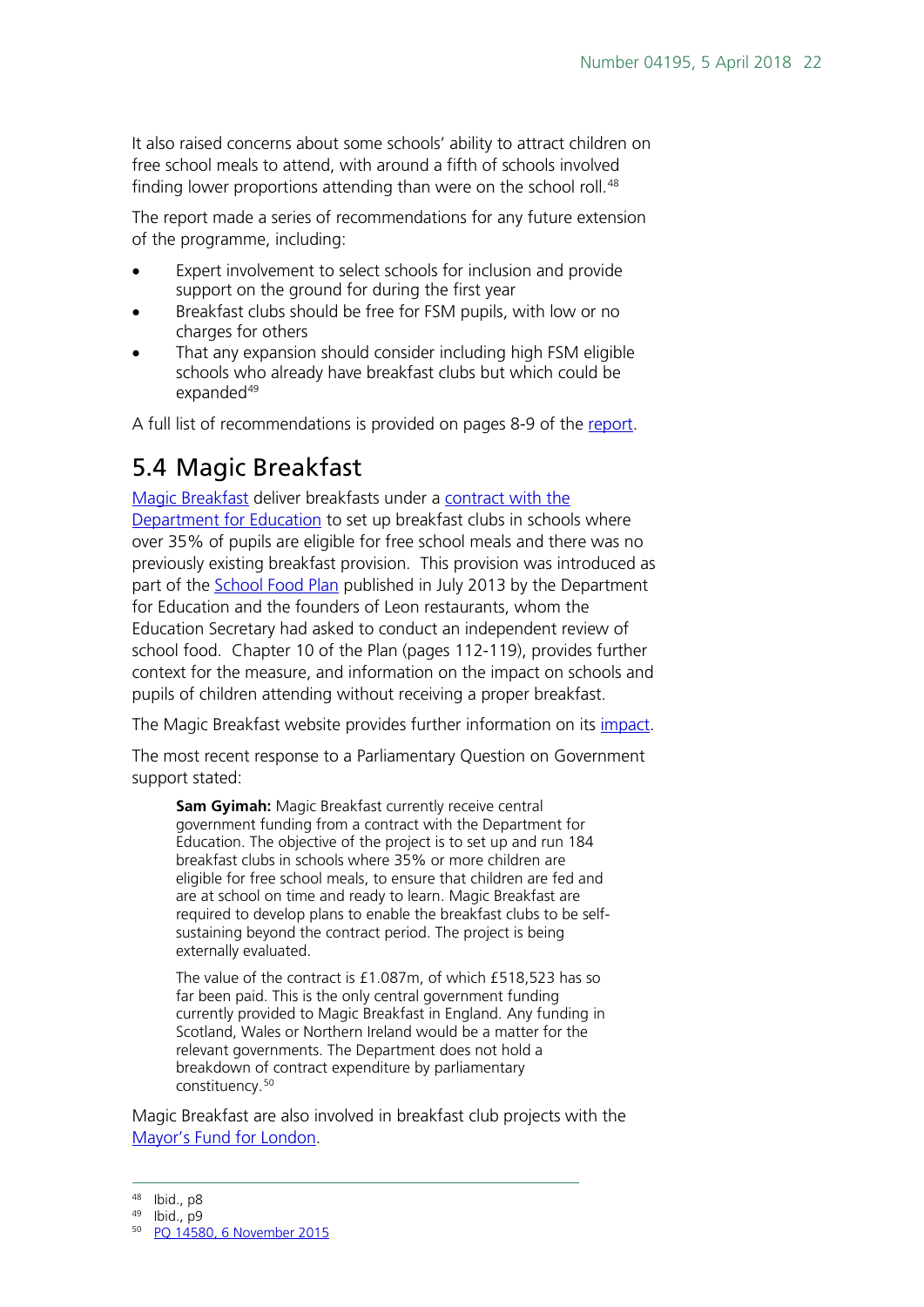## <span id="page-22-0"></span>5.5 IFS and National Children's Bureau report on impact

In November 2016, the Institute for Fiscal Studies and the National Children's Bureau published the results of a [study into the impact of](https://www.ifs.org.uk/publications/8714)  [breakfast clubs,](https://www.ifs.org.uk/publications/8714) with largely positive findings about their impact.

The study found that children in year 2, where schools had been offered support to open a breakfast club made the equivalent of two months' additional progress in reading, writing and maths over the course of a year. Pupils in year 6 made had similar gains in English, with smaller positive effects reported on maths and science attainment. [51](#page-22-2)

The report also found that:

- Gains were likely to be the result of the content or context of the school breakfasts, rather than of increasing overall breakfast consumption;
- Pupil absences declined as a result of breakfast club provision;
- Behaviour and concentration in the classroom improved substantially.

The report stated that these gains had been achieved at relatively low cost, albeit with fairly low take-up rates. It also noted that attainment levels rose more amongst children from less disadvantaged (non-FSM) backgrounds, rather than for those eligible for FSM.[52](#page-22-3)

## <span id="page-22-1"></span>5.6 Number of breakfast clubs

The former Department for Children Schools and Families collected data on extended school services up to 2010. These could include breakfast clubs at schools. They only published the number of schools meeting the extended services 'offer' by whatever method, not separate data on different types of services (*Percentage of schools providing access to* [extended services as at June 2010](https://www.gov.uk/government/statistics/percentage-of-schools-providing-access-to-extended-services-june-2010), DfE). Since 2010 the Government has not collected data on any extended services (see, for instance, PQ [177104 \[on after school clubs\] 25 November 2013\)](http://www.publications.parliament.uk/pa/cm201314/cmhansrd/cm131125/text/131125w0002.htm#13112534000229).

The latest Childcare and early years survey of parents found that 6% of families (with children aged <15) used breakfast clubs in 2012 and this equates to around 300,00 families or 360,00 children. Those aged 5-11 were most likely to attend a breakfast club (7% v 4% for all aged 0-14). [Childcare and early years survey of parents: 2012 to 2013,](https://www.gov.uk/government/statistics/childcare-and-early-years-survey-of-parents-2012-to-2013) DfE

Research for breakfast cereal manufacturer Kellogg's estimated that 85% of schools across the UK had a breakfast club in early 2014; up by 45% since 2008. Rates varied from 96% in Wales to 91% in the North East, 89% in the North West and London and 72% in Scotland. You can find more detail at: [Kelloggs Breakfast Club](http://www.kelloggs.co.uk/content/dam/newton/images/masterbrand/UK/R5_Kelloggs%20Breakfast%20Club%20Audit%20APSE.pdf) Audit

<span id="page-22-3"></span><span id="page-22-2"></span> <sup>51</sup> Institute for Fiscal Studies, [Breakfast clubs work their magic in disadvantaged English](https://www.ifs.org.uk/publications/8714)  [schools,](https://www.ifs.org.uk/publications/8714) 4 November 2016